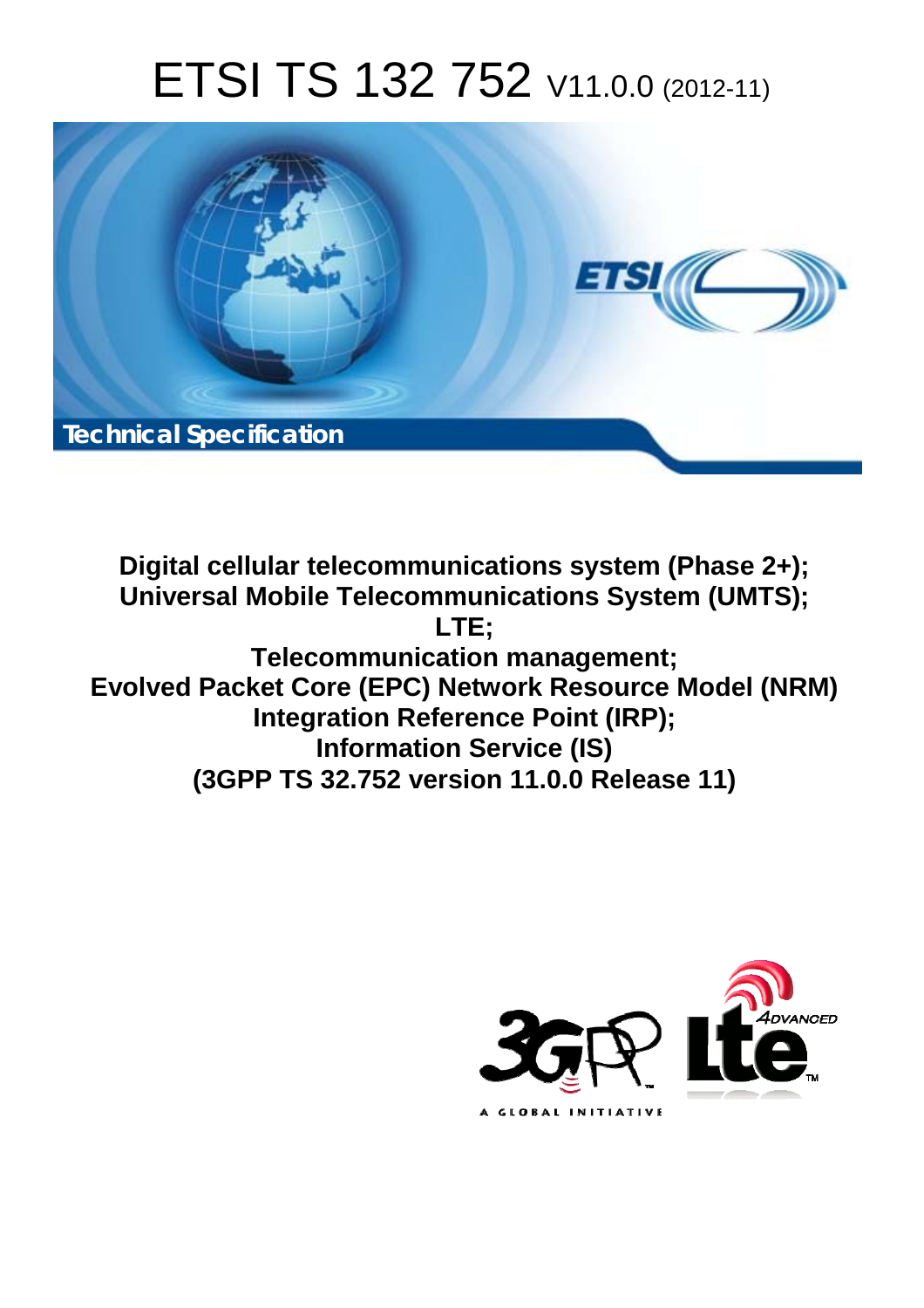Reference RTS/TSGS-0532752vb00

> Keywords GSM,LTE,UMTS

#### *ETSI*

#### 650 Route des Lucioles F-06921 Sophia Antipolis Cedex - FRANCE

Tel.: +33 4 92 94 42 00 Fax: +33 4 93 65 47 16

Siret N° 348 623 562 00017 - NAF 742 C Association à but non lucratif enregistrée à la Sous-Préfecture de Grasse (06) N° 7803/88

#### *Important notice*

Individual copies of the present document can be downloaded from: [http://www.etsi.org](http://www.etsi.org/)

The present document may be made available in more than one electronic version or in print. In any case of existing or perceived difference in contents between such versions, the reference version is the Portable Document Format (PDF). In case of dispute, the reference shall be the printing on ETSI printers of the PDF version kept on a specific network drive within ETSI Secretariat.

Users of the present document should be aware that the document may be subject to revision or change of status. Information on the current status of this and other ETSI documents is available at <http://portal.etsi.org/tb/status/status.asp>

If you find errors in the present document, please send your comment to one of the following services: [http://portal.etsi.org/chaircor/ETSI\\_support.asp](http://portal.etsi.org/chaircor/ETSI_support.asp)

#### *Copyright Notification*

No part may be reproduced except as authorized by written permission. The copyright and the foregoing restriction extend to reproduction in all media.

> © European Telecommunications Standards Institute 2012. All rights reserved.

DECT<sup>™</sup>, PLUGTESTS<sup>™</sup>, UMTS<sup>™</sup> and the ETSI logo are Trade Marks of ETSI registered for the benefit of its Members. **3GPP**TM and **LTE**™ are Trade Marks of ETSI registered for the benefit of its Members and of the 3GPP Organizational Partners.

**GSM**® and the GSM logo are Trade Marks registered and owned by the GSM Association.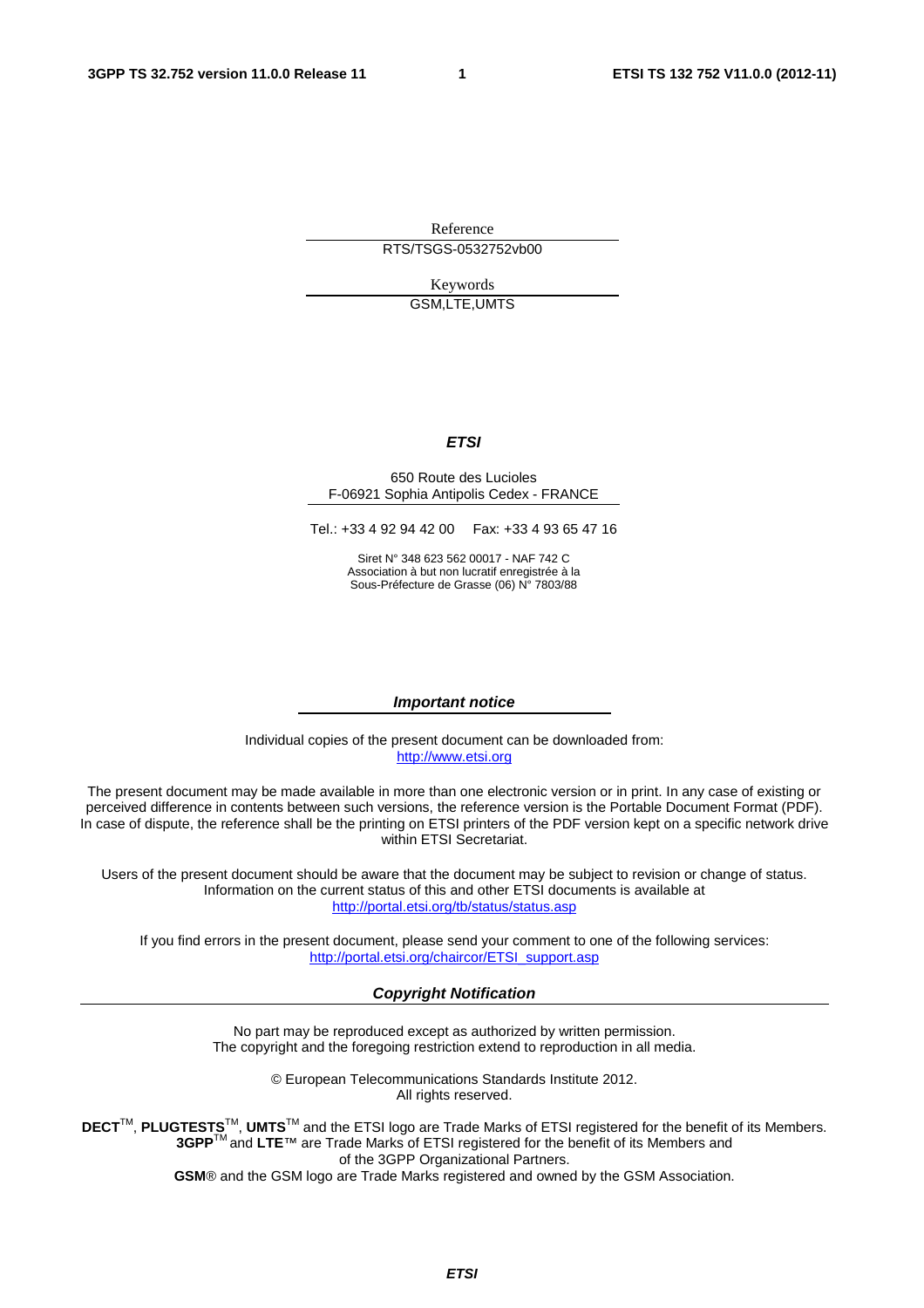### Intellectual Property Rights

IPRs essential or potentially essential to the present document may have been declared to ETSI. The information pertaining to these essential IPRs, if any, is publicly available for **ETSI members and non-members**, and can be found in ETSI SR 000 314: *"Intellectual Property Rights (IPRs); Essential, or potentially Essential, IPRs notified to ETSI in respect of ETSI standards"*, which is available from the ETSI Secretariat. Latest updates are available on the ETSI Web server [\(http://ipr.etsi.org](http://webapp.etsi.org/IPR/home.asp)).

Pursuant to the ETSI IPR Policy, no investigation, including IPR searches, has been carried out by ETSI. No guarantee can be given as to the existence of other IPRs not referenced in ETSI SR 000 314 (or the updates on the ETSI Web server) which are, or may be, or may become, essential to the present document.

### Foreword

This Technical Specification (TS) has been produced by ETSI 3rd Generation Partnership Project (3GPP).

The present document may refer to technical specifications or reports using their 3GPP identities, UMTS identities or GSM identities. These should be interpreted as being references to the corresponding ETSI deliverables.

The cross reference between GSM, UMTS, 3GPP and ETSI identities can be found under [http://webapp.etsi.org/key/queryform.asp.](http://webapp.etsi.org/key/queryform.asp)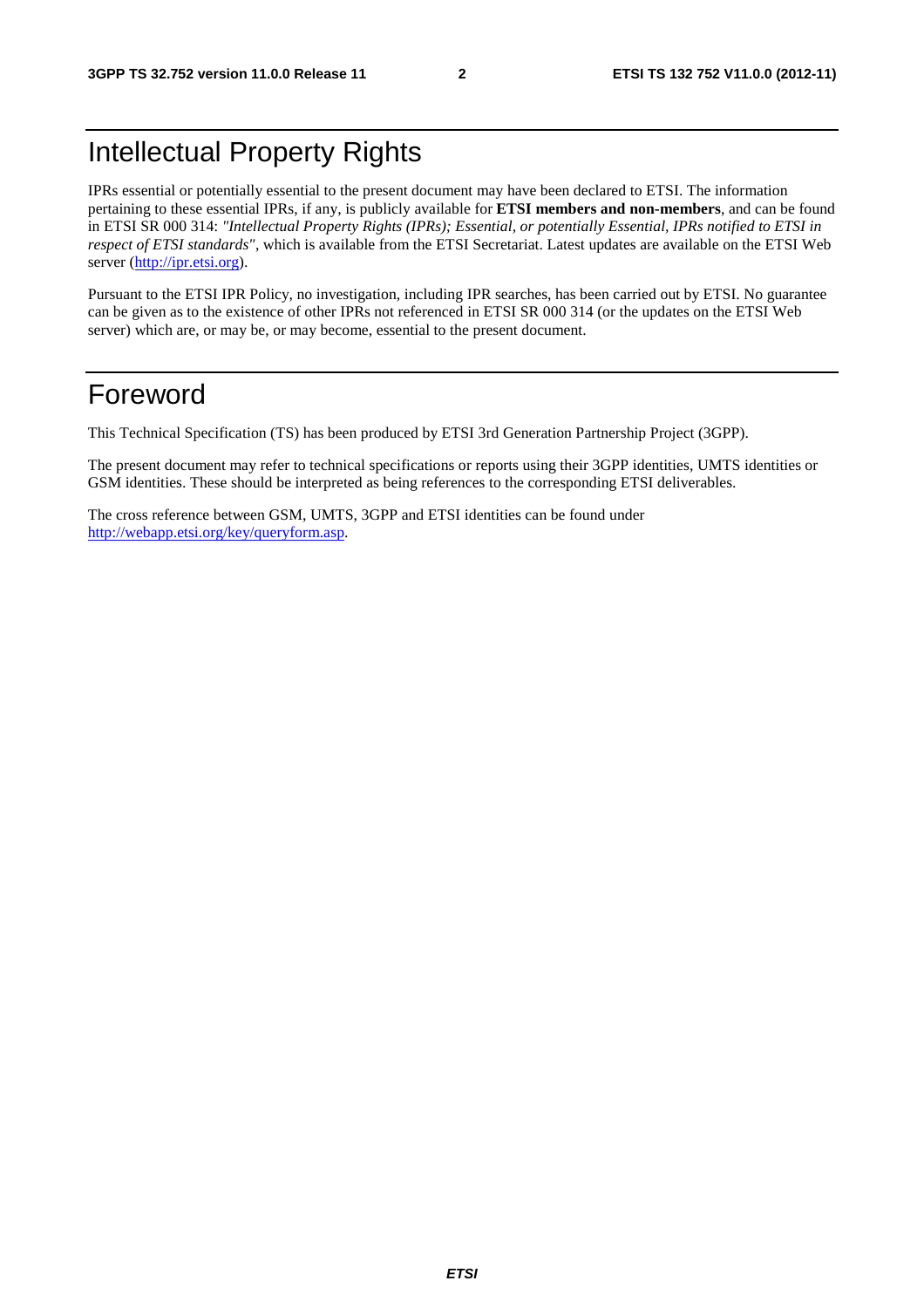$\mathbf{3}$ 

### Contents

| 1<br>2<br>3<br>3.1<br>3.2<br>4<br>4.1<br>5<br>6<br>6.1<br>6.2<br>6.2.1<br>6.2.2<br>6.3<br>6.3.1<br>6.3.1.1<br>6.3.2<br>6.3.2.1<br>6.3.2.2<br>6.3.2.3<br>6.3.3<br>6.3.3.1<br>6.3.4<br>6.3.4.1<br>6.3.5<br>6.3.5.1<br>6.3.5.2<br>6.3.6<br>6.3.6.1<br>6.3.6.2<br>6.3.6.3<br>6.3.7<br>6.3.7.1<br>6.3.7.2<br>6.3.7.3<br>6.3.8<br>6.3.8.1<br>6.3.9<br>6.3.9.1<br>6.3.10<br>6.3.10.1<br>6.3.11<br>6.3.11.1<br>6.3.12<br>6.3.12.1<br>6.3.13 |  |  |
|-------------------------------------------------------------------------------------------------------------------------------------------------------------------------------------------------------------------------------------------------------------------------------------------------------------------------------------------------------------------------------------------------------------------------------------|--|--|
|                                                                                                                                                                                                                                                                                                                                                                                                                                     |  |  |
|                                                                                                                                                                                                                                                                                                                                                                                                                                     |  |  |
|                                                                                                                                                                                                                                                                                                                                                                                                                                     |  |  |
|                                                                                                                                                                                                                                                                                                                                                                                                                                     |  |  |
|                                                                                                                                                                                                                                                                                                                                                                                                                                     |  |  |
|                                                                                                                                                                                                                                                                                                                                                                                                                                     |  |  |
|                                                                                                                                                                                                                                                                                                                                                                                                                                     |  |  |
|                                                                                                                                                                                                                                                                                                                                                                                                                                     |  |  |
|                                                                                                                                                                                                                                                                                                                                                                                                                                     |  |  |
|                                                                                                                                                                                                                                                                                                                                                                                                                                     |  |  |
|                                                                                                                                                                                                                                                                                                                                                                                                                                     |  |  |
|                                                                                                                                                                                                                                                                                                                                                                                                                                     |  |  |
|                                                                                                                                                                                                                                                                                                                                                                                                                                     |  |  |
|                                                                                                                                                                                                                                                                                                                                                                                                                                     |  |  |
|                                                                                                                                                                                                                                                                                                                                                                                                                                     |  |  |
|                                                                                                                                                                                                                                                                                                                                                                                                                                     |  |  |
|                                                                                                                                                                                                                                                                                                                                                                                                                                     |  |  |
|                                                                                                                                                                                                                                                                                                                                                                                                                                     |  |  |
|                                                                                                                                                                                                                                                                                                                                                                                                                                     |  |  |
|                                                                                                                                                                                                                                                                                                                                                                                                                                     |  |  |
|                                                                                                                                                                                                                                                                                                                                                                                                                                     |  |  |
|                                                                                                                                                                                                                                                                                                                                                                                                                                     |  |  |
|                                                                                                                                                                                                                                                                                                                                                                                                                                     |  |  |
|                                                                                                                                                                                                                                                                                                                                                                                                                                     |  |  |
|                                                                                                                                                                                                                                                                                                                                                                                                                                     |  |  |
|                                                                                                                                                                                                                                                                                                                                                                                                                                     |  |  |
|                                                                                                                                                                                                                                                                                                                                                                                                                                     |  |  |
|                                                                                                                                                                                                                                                                                                                                                                                                                                     |  |  |
|                                                                                                                                                                                                                                                                                                                                                                                                                                     |  |  |
|                                                                                                                                                                                                                                                                                                                                                                                                                                     |  |  |
|                                                                                                                                                                                                                                                                                                                                                                                                                                     |  |  |
|                                                                                                                                                                                                                                                                                                                                                                                                                                     |  |  |
|                                                                                                                                                                                                                                                                                                                                                                                                                                     |  |  |
|                                                                                                                                                                                                                                                                                                                                                                                                                                     |  |  |
|                                                                                                                                                                                                                                                                                                                                                                                                                                     |  |  |
|                                                                                                                                                                                                                                                                                                                                                                                                                                     |  |  |
|                                                                                                                                                                                                                                                                                                                                                                                                                                     |  |  |
|                                                                                                                                                                                                                                                                                                                                                                                                                                     |  |  |
|                                                                                                                                                                                                                                                                                                                                                                                                                                     |  |  |
|                                                                                                                                                                                                                                                                                                                                                                                                                                     |  |  |
|                                                                                                                                                                                                                                                                                                                                                                                                                                     |  |  |
|                                                                                                                                                                                                                                                                                                                                                                                                                                     |  |  |
|                                                                                                                                                                                                                                                                                                                                                                                                                                     |  |  |
|                                                                                                                                                                                                                                                                                                                                                                                                                                     |  |  |
|                                                                                                                                                                                                                                                                                                                                                                                                                                     |  |  |
|                                                                                                                                                                                                                                                                                                                                                                                                                                     |  |  |
|                                                                                                                                                                                                                                                                                                                                                                                                                                     |  |  |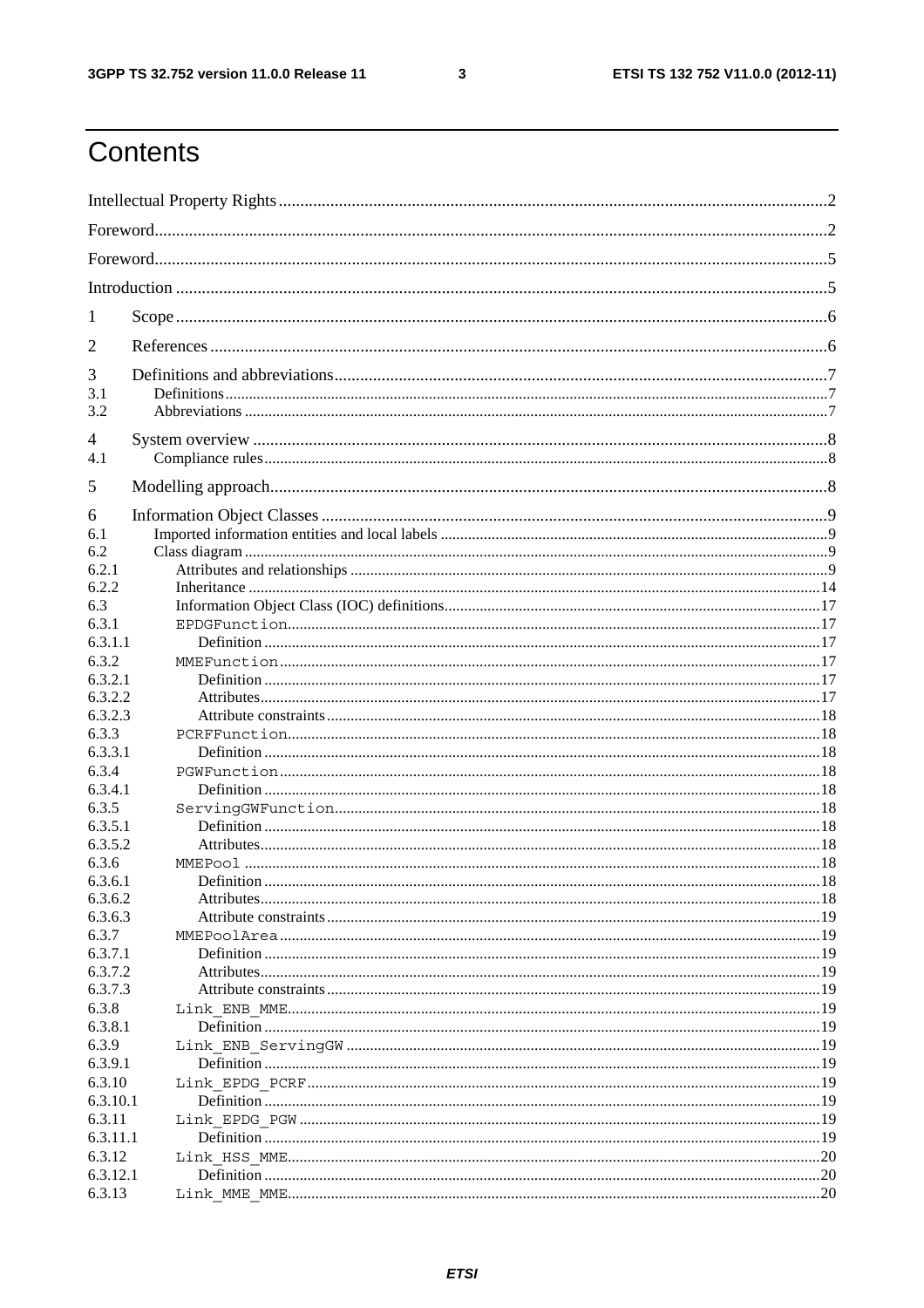#### $\overline{\mathbf{4}}$

|                    | <b>Annex A (informative):</b> |  |
|--------------------|-------------------------------|--|
|                    |                               |  |
| 6.6                |                               |  |
| 6.5.1              |                               |  |
| 6.5                |                               |  |
| 6.4.3.3            |                               |  |
| 6.4.3.2            |                               |  |
| 6.4.3.1            |                               |  |
| 6.4.3              |                               |  |
| 6.4.2.3            |                               |  |
| 6.4.2.2            |                               |  |
| 6.4.2.1            |                               |  |
| 6.4.2              |                               |  |
| 6.4.1.3            |                               |  |
| 6.4.1.2            |                               |  |
| 6.4.1.1            |                               |  |
| 6.4.1              |                               |  |
| 6.4                |                               |  |
| 6.3.25.1           |                               |  |
| 6.3.25             |                               |  |
| 6.3.24.2           |                               |  |
| 6.3.24.1           |                               |  |
| 6.3.24             |                               |  |
| 6.3.23.4           |                               |  |
| 6.3.23.3           |                               |  |
| 6.3.23.2           |                               |  |
| 6.3.23.1           |                               |  |
| 6.3.23             |                               |  |
| 6.3.22.2           |                               |  |
| 6.3.22.1           |                               |  |
| 6.3.22             |                               |  |
| 6.3.21.2           |                               |  |
| 6.3.21.1           |                               |  |
| 6.3.21             |                               |  |
| 6.3.20.4           |                               |  |
| 6.3.20.3           |                               |  |
| 6.3.20.2           |                               |  |
| 6.3.20.1           |                               |  |
| 6.3.20             |                               |  |
| 6.3.19.1           |                               |  |
|                    |                               |  |
| 6.3.18.1<br>6.3.19 |                               |  |
|                    |                               |  |
| 6.3.18             |                               |  |
| 6.3.17.1           |                               |  |
| 6.3.17             |                               |  |
| 6.3.16.1           |                               |  |
| 6.3.16             |                               |  |
| 6.3.15.1           |                               |  |
| 6.3.15             |                               |  |
| 6.3.14.1           |                               |  |
| 6.3.14             |                               |  |
| 6.3.13.1           |                               |  |
|                    |                               |  |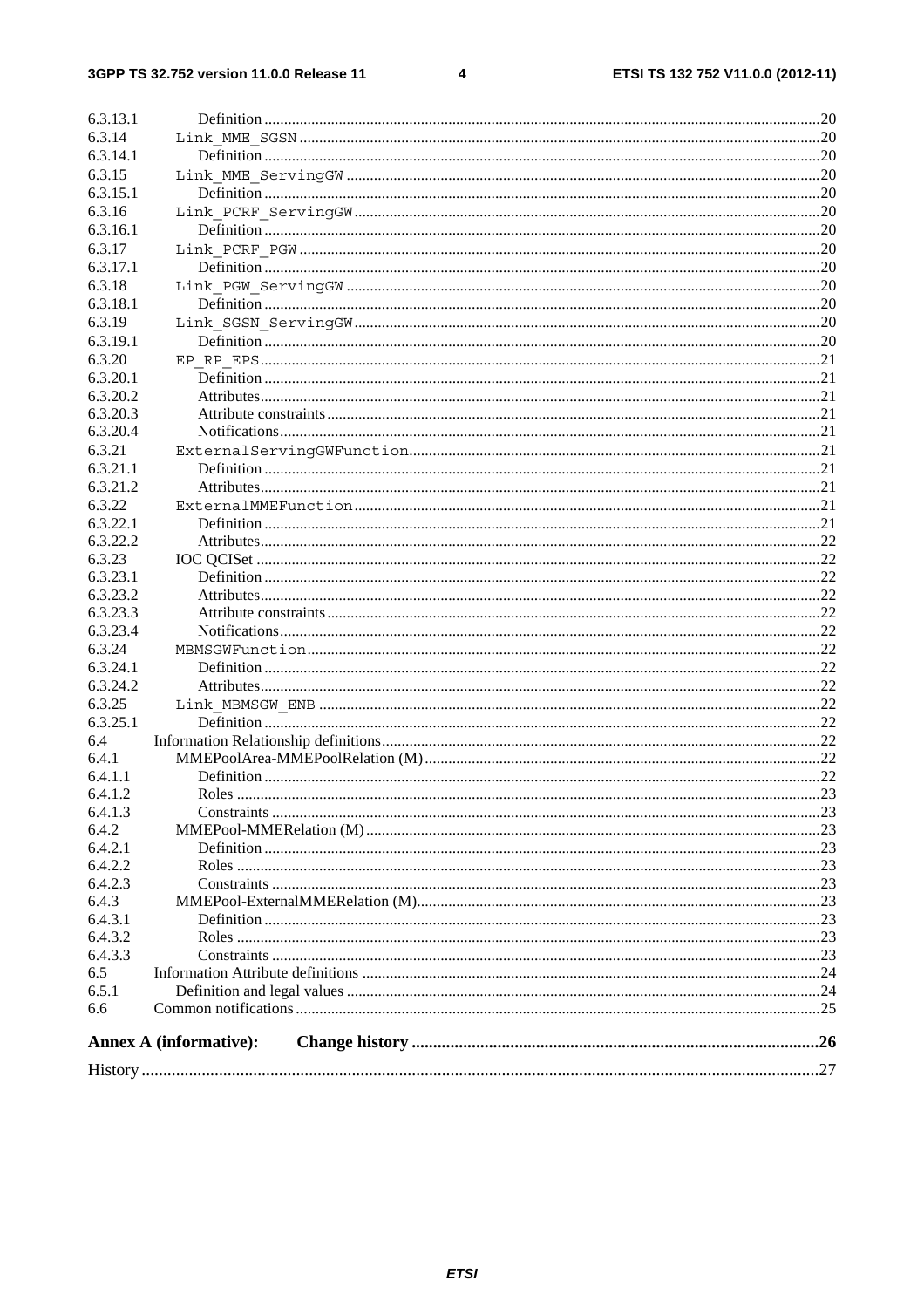### Foreword

This Technical Specification has been produced by the 3<sup>rd</sup> Generation Partnership Project (3GPP).

The contents of the present document are subject to continuing work within the TSG and may change following formal TSG approval. Should the TSG modify the contents of the present document, it will be re-released by the TSG with an identifying change of release date and an increase in version number as follows:

Version x.y.z

where:

- x the first digit:
	- 1 presented to TSG for information;
	- 2 presented to TSG for approval;
	- 3 or greater indicates TSG approved document under change control.
- y the second digit is incremented for all changes of substance, i.e. technical enhancements, corrections, updates, etc.
- z the third digit is incremented when editorial only changes have been incorporated in the document.

### Introduction

The present document is part of a TS-family covering the  $3<sup>rd</sup>$  Generation Partnership Project Technical Specification Group Services and System Aspects, Telecommunication management; as identified below:

| 32.751: | "Evolved Packet Core (EPC) Network Resource Model (NRM) Integration Reference Point (IRP):<br>Requirements";                                                        |
|---------|---------------------------------------------------------------------------------------------------------------------------------------------------------------------|
| 32.752: | "Evolved Packet Core (EPC) Network Resource Model (NRM) Integration Reference Point<br>(IRP): Information Service (IS)";                                            |
| 32.753: | "Evolved Packet Core (EPC) Network Resource Model (NRM) Integration Reference Point (IRP):<br>Common Object Request Broker Architecture (CORBA) Solution Set (SS)"; |
| 32.755: | "Evolved Packet Core (EPC) Network Resource Model (NRM) Integration Reference Point (IRP):<br>Bulk CM eXtensible Markup Language (XML) file format definition".     |

Configuration Management (CM), in general, provides the operator with the ability to assure correct and effective operation of the 3G network as it evolves. CM actions have the objective to control and monitor the actual configuration on the Network Elements (NEs) and Network Resources (NRs), and they may be initiated by the operator or by functions in the Operations Systems (OSs) or NEs.

CM actions may be requested as part of an implementation programme (e.g. additions and deletions), as part of an optimization programme (e.g. modifications), and to maintain the overall Quality of Service (QoS). The CM actions are initiated either as single actions on single NEs of the 3G network, or as part of a complex procedure involving actions on many resources/objects in one or several NEs.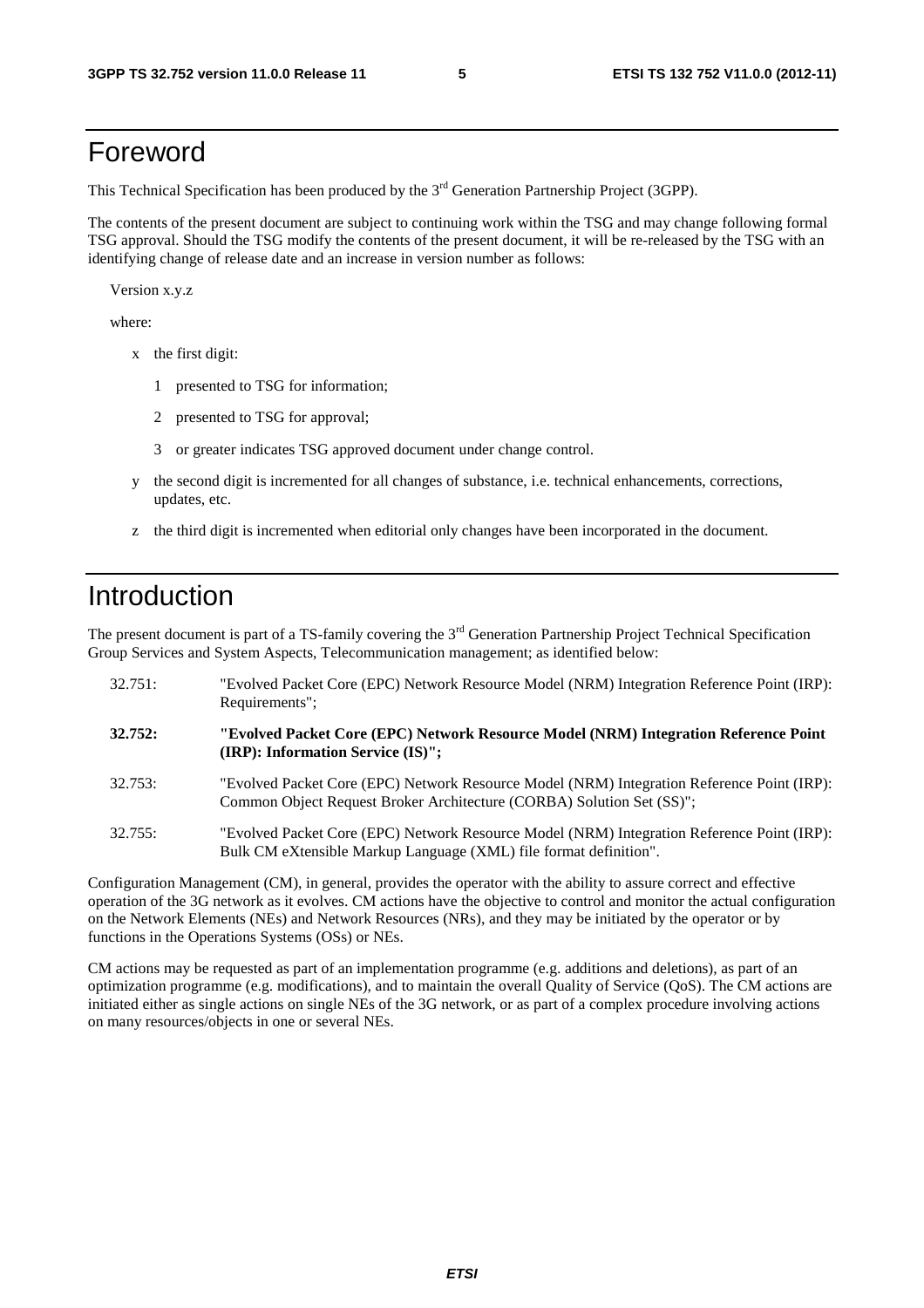### 1 Scope

The present document specifies the protocol neutral EPC Network Resource Model IRP Information Service, through which an 'IRPAgent' (typically an Element Manager or Network Element) can communicate information to one or several 'IRPManagers' (typically Network Managers) concerning EPC resources. It reuses relevant parts of the Generic NRM in 3GPP TS 32.622 [6], either by direct reuse or sub-classing, and in addition to that defines EPC specific Information Object Classes.

In order to access the information defined by this NRM, an Interface IRP such as the "Basic CM IRP" is needed (3GPP TS 32.602 [7]). However, which Interface IRP is applicable is outside the scope of the present document.

### 2 References

The following documents contain provisions which, through reference in this text, constitute provisions of the present document.

- References are either specific (identified by date of publication, edition number, version number, etc.) or non-specific.
- For a specific reference, subsequent revisions do not apply.
- For a non-specific reference, the latest version applies. In the case of a reference to a 3GPP document (including a GSM document), a non-specific reference implicitly refers to the latest version of that document *in the same Release as the present document*.
- [1] 3GPP TS 32.101: "Telecommunication management; Principles and high level requirements".
- [2] 3GPP TS 32.102: "Telecommunication management; Architecture".
- [3] 3GPP TS 32.111-2: "Telecommunication management; Fault Management; Part 2: Alarm Integration Reference Point (IRP): Information Service (IS)".
- [4] 3GPP TS 32.300: "Telecommunication management; Configuration Management (CM); Name convention for Managed Objects".
- [5] 3GPP TS 32.600: "Telecommunication management; Configuration Management (CM); Concept and high-level requirements".
- [6] 3GPP TS 32.622: "Telecommunication management; Configuration Management (CM); Generic network resources Integration Reference Point (IRP): Network Resource Model (NRM)".
- [7] 3GPP TS 32.602: "Telecommunication management; Configuration Management (CM); Basic Configuration Management Integration Reference Point (IRP): Information Service (IS)".
- [8] 3GPP TS 32.632: "Telecommunication management; Configuration Management (CM); Core network resources Integration Reference Point (IRP): Network Resource Model (NRM)".
- [9] 3GPP TS 23.401: "GPRS enhancements for E-UTRAN access".
- [10] 3GPP TS 32.732: "Telecommunication management; IP Multimedia Subsystem (IMS) Network Resource Model (NRM) Integration Reference Point (IRP): Information Service (IS)".
- [11] 3GPP TS 32.762: "Telecommunication management; Evolved Universal Terrestrial Radio Access Network (E-UTRAN) network resources Integration Reference Point (IRP): Network Resource Model (NRM)".
- [12] 3GPP TS 23.402: "Architecture Enhancements for non-3GPP accesses".
- [13] 3GPP TS 32.662: "Telecommunication management; Configuration Management (CM); Kernel CM; Information service (IS)".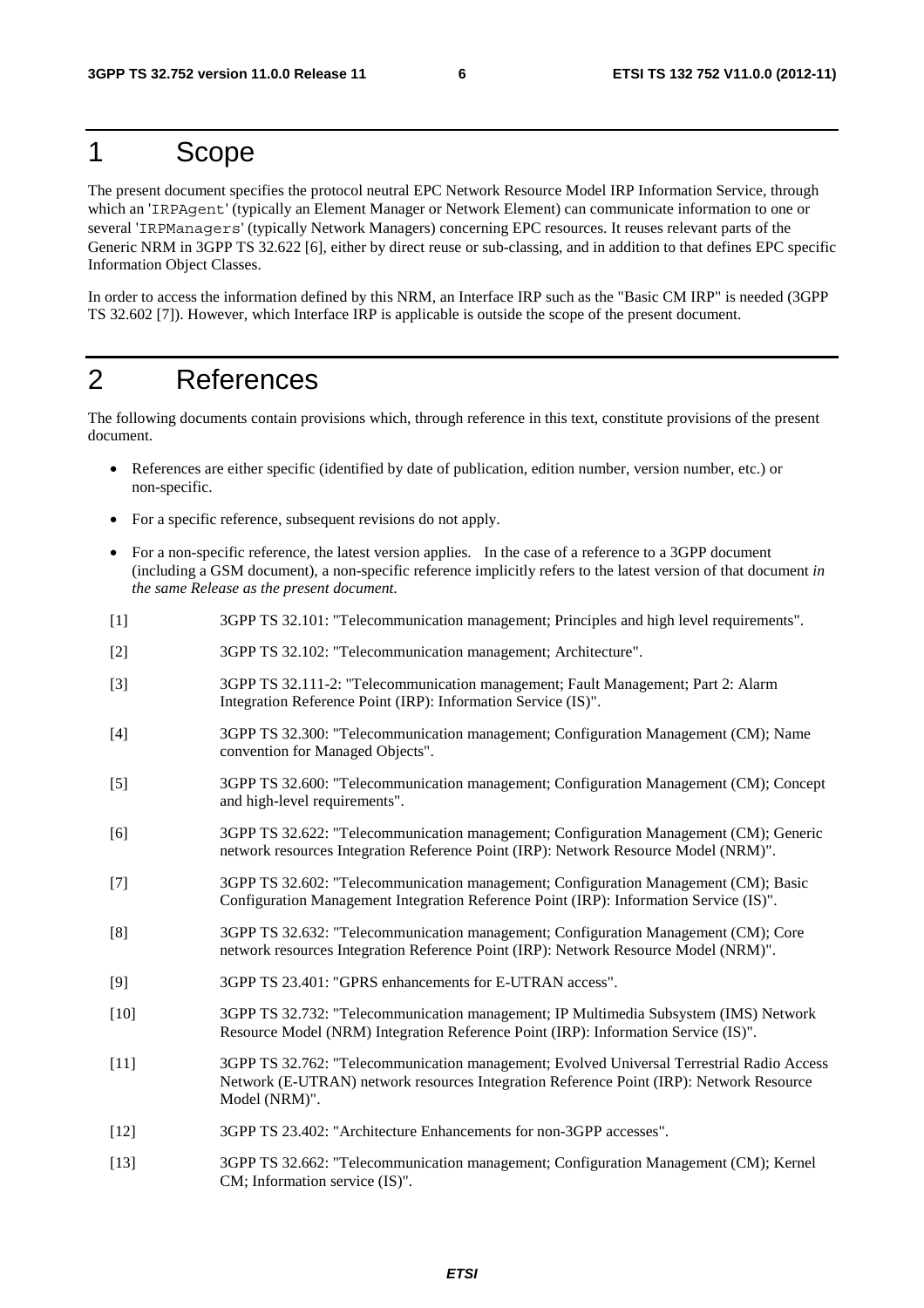- [14] 3GPP TS 23.003: " Technical Specification Group Core Network and Terminals; Numbering, addressing and identification".
- [15] 3GPP TR 32.816-160: "Telecommunication management; Study on management of Evolved Universal Terrestrial Radio Access Network (E-UTRAN) and Evolved Packet Core (EPC) ".
- [16] 3GPP TS 36.300: "Evolved Universal Terrestrial Radio Access (E-UTRA) and Evolved Universal Terrestrial Radio Access Network (E-UTRAN); Overall description; Stage 2".
- [17] 3GPP TS 36.331: "Evolved Universal Terrestrial Radio Access (E-UTRA); Radio Resource Control (RRC); Protocol specification".
- [18] 3GPP TS 36.331: " Evolved Universal Terrestrial Radio Access Network (E-UTRAN); S1 Application Protocol (S1AP)".
- [19] 3GPP TS 23.203: "Policy and charging control architecture".

### 3 Definitions and abbreviations

#### 3.1 Definitions

For the purposes of the present document, the terms and definitions given in 3GPP TS 32.101 [1], 3GPP TS 32.102 [2], 3GPP TS 32.600 [5] and the following apply:

**Association:** In general it is used to model relationships between Managed Objects. Associations can be implemented in several ways, such as:

- (1) name bindings;
- (2) reference attributes; and
- (3) association objects.

This IRP stipulates that containment associations shall be expressed through name bindings, but it does not stipulate the implementation for other types of associations as a general rule. These are specified as separate entities in the object models (UML diagrams).

**Managed Element (ME):** an instance of the Information Object Class ManagedElement defined in 3GPP TS 32.622 [6].

**Managed Object (MO):** in the context of the present document, a Managed Object (MO) is a software object that encapsulates the manageable characteristics and behaviour of a particular Network Resource.

The MO is instance of a MO class defined in a MIM/NRM. This class, called **Information Object Class (IOC)** has *attributes* that provide information used to characterize the objects that belong to the class (the term "attribute" is taken from TMN and corresponds to a "property" according to CIM). Furthermore, the IOC can have *operations* that represent the behaviour relevant for that class (the term "operation" is taken from TMN and corresponds to a "method" according to CIM). The IOC may support the emission of *notifications* that provide information about an event occurrence within a network resource.

**Management Information Model (MIM):** also referred to as NRM - see the definition below.

Network Resource Model (NRM): a model representing the actual managed telecommunications network resources that a System is providing through the subject IRP.

An NRM identifies and describes IOCs, their associations, attributes and operations. The NRM is also referred to as "MIM" (see above), which originates from the ITU-T TMN.

### 3.2 Abbreviations

For the purposes of the present document, the following abbreviations apply: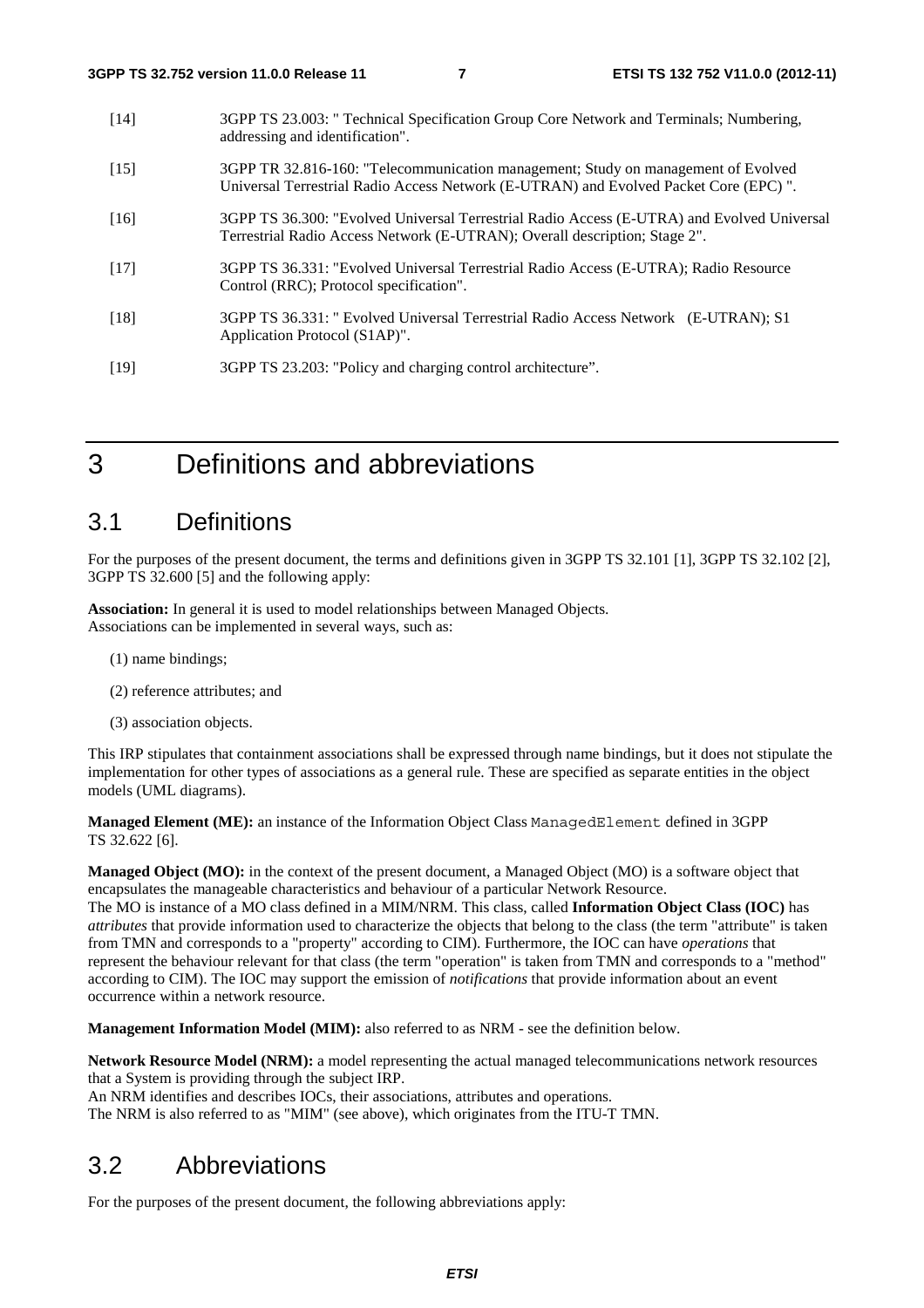| <b>CIM</b>  | <b>Common Information Model</b>                           |
|-------------|-----------------------------------------------------------|
| EM          | <b>Element Manager</b>                                    |
| eNodeB      | evolved NodeB                                             |
| <b>EPC</b>  | <b>Evolved Packet Core</b>                                |
| ePDG        | evolved Packet Data Gateway                               |
| E-UTRAN     | <b>Evolved Universal Terrestrial Radio Access Network</b> |
| <b>GPRS</b> | General Packet Radio System                               |
| <b>IOC</b>  | <b>Information Object Class</b>                           |
| <b>IRP</b>  | <b>Integration Reference Point</b>                        |
| IS.         | <b>Information Service</b>                                |
| ME          | <b>Managed Element</b>                                    |
| <b>MIM</b>  | <b>Management Information Model</b>                       |
| <b>MME</b>  | <b>Mobility Management Entity</b>                         |
| МO          | Managed Object                                            |
| <b>NE</b>   | Network Element                                           |
| <b>NR</b>   | <b>Network Resource</b>                                   |
| <b>NRM</b>  | Network Resource Model                                    |
| <b>PCRF</b> | Policy and Charging Rules Function                        |
| P-GW        | <b>PDN</b> Gateway                                        |
| <b>RDN</b>  | Relative Distinguished Name (see 3GPP TS 32.300 [4])      |
| S-GW        | Serving Gateway                                           |
| <b>TMN</b>  | <b>Telecom Management Network</b>                         |
| UML         | <b>Unified Modelling Language</b>                         |
|             |                                                           |

### 4 System overview

### 4.1 Compliance rules

The following defines the meaning of Mandatory and Optional IOC attributes and associations between IOCs, in Solution Sets to the IRP defined by the present document:

- The IRPManager shall support all mandatory attributes/associations. The IRPManager shall be prepared to receive information related to mandatory as well as optional attributes/associations without failure; however the IRPManager does not have to support handling of the optional attributes/associations.
- The IRPA gent shall support all mandatory attributes/associations. It may support optional attributes/associations.

An IRPAgent that incorporates vendor-specific extensions shall support normal communication with a 3GPP SA5-compliant IRPManager with respect to all Mandatory and Optional IOCs, attributes and associations without requiring the IRPManager to have any knowledge of the extensions.

Given that:

- rules for vendor-specific extensions remain to be fully specified; and
- many scenarios under which IRPManager and IRPAgent interwork may exist;

it is recognized that the IRPManager, even though it is not required to have knowledge of vendor-specific extensions, may be required to be implemented with an awareness that extensions can exist and behave accordingly.

### 5 Modelling approach

The modelling approach is described in the "Generic network resources IRP NRM" (3GPP TS 32.622 [6]).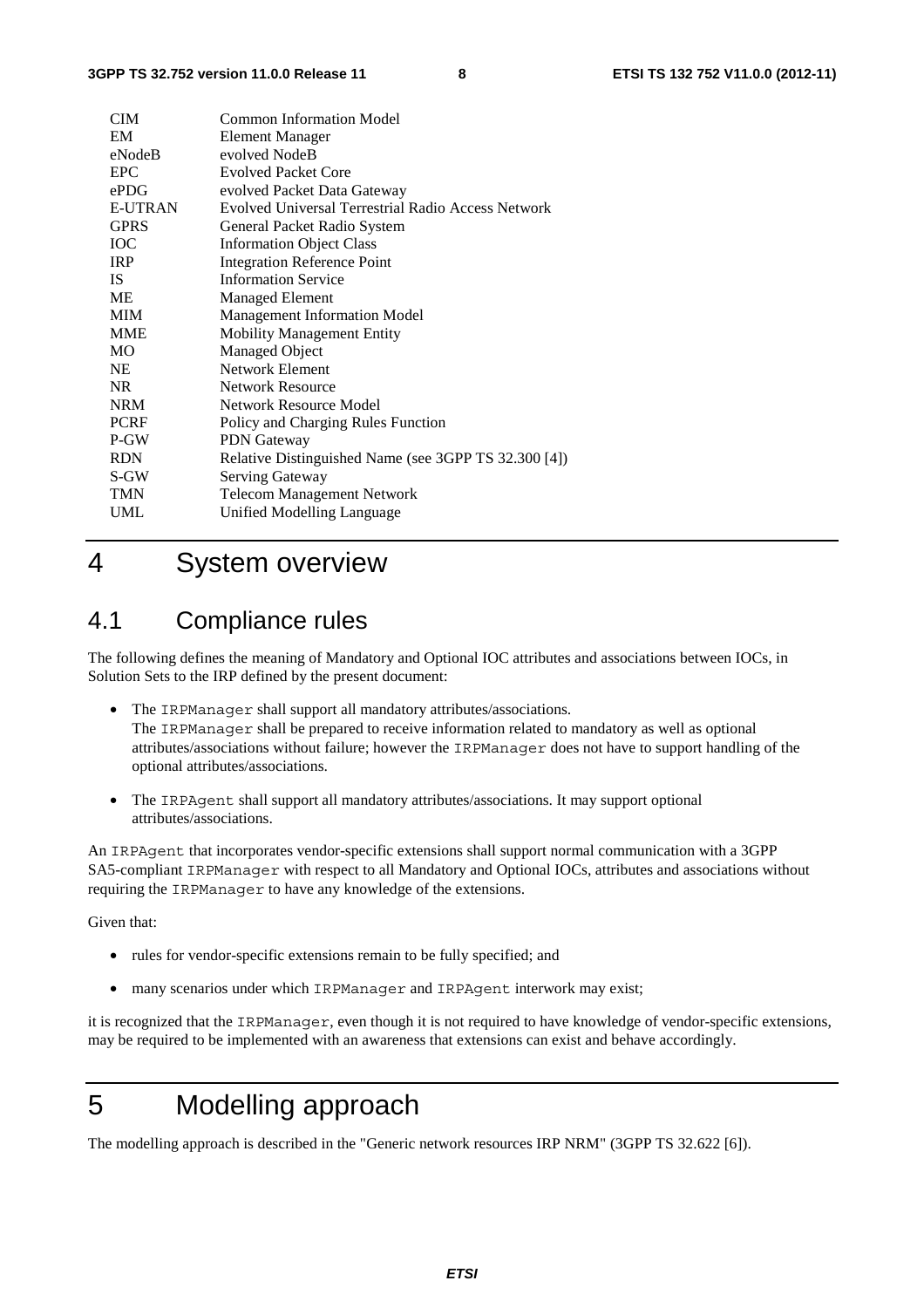It should be noted that this model allows for combined Managed Element functionality, where more than one 'function IOCs' (inherited from ManagedFunction) modelling more specific managed element functionality may be contained in the ManagedElement IOC.

### 6 Information Object Classes

### 6.1 Imported information entities and local labels

| Label reference                                          | <b>Local label</b> |
|----------------------------------------------------------|--------------------|
| TS 32.762 [11], information object class, ENBFunction    | ENBFunction        |
| TS 32.732 [10], information object class, HssFunction    | HssFunction        |
| TS 32.622 [6], information object class, Link            | Link               |
| TS 32.622 [6], information object class, ManagedElement  | ManagedElement     |
| TS 32.622 [6], information object class, ManagedFunction | ManagedFunction    |
| TS 32.632 [8], information object class, SgsnFunction    | SqsnFunction       |
| TS 32.622 [6], information object class, SubNetwork      | SubNetwork         |
| TS 32.622 [6], information object class, EP RP           | EP RP              |

### 6.2 Class diagram

#### 6.2.1 Attributes and relationships

This clause depicts the set of IOCs that encapsulate information relevant for this service. This clause provides the overview of all information object classes in UML. Subsequent clauses provide more detailed specification of various aspects of these information object classes.

The figures below show the containment/naming hierarchy and the associations of the information object classes defined in the present document.

1) NOTE: The listed cardinality numbers represent transient as well as steady-state numbers, and reflect all managed object creation and deletion scenarios in all figures.

Each IOC is identified with a Distinguished Name (DN) according to 3GPP TS 32.300 [4] that expresses its containment hierarchy. As an example, the DN of an IOC representing a MME (3GPP TS 23.401 [9]) could have a format like:

1) SubNetwork=China, MeContext =MEC-Gbg-1, ManagedElement =MME-Gbg-1, MMEFunction=MME-1.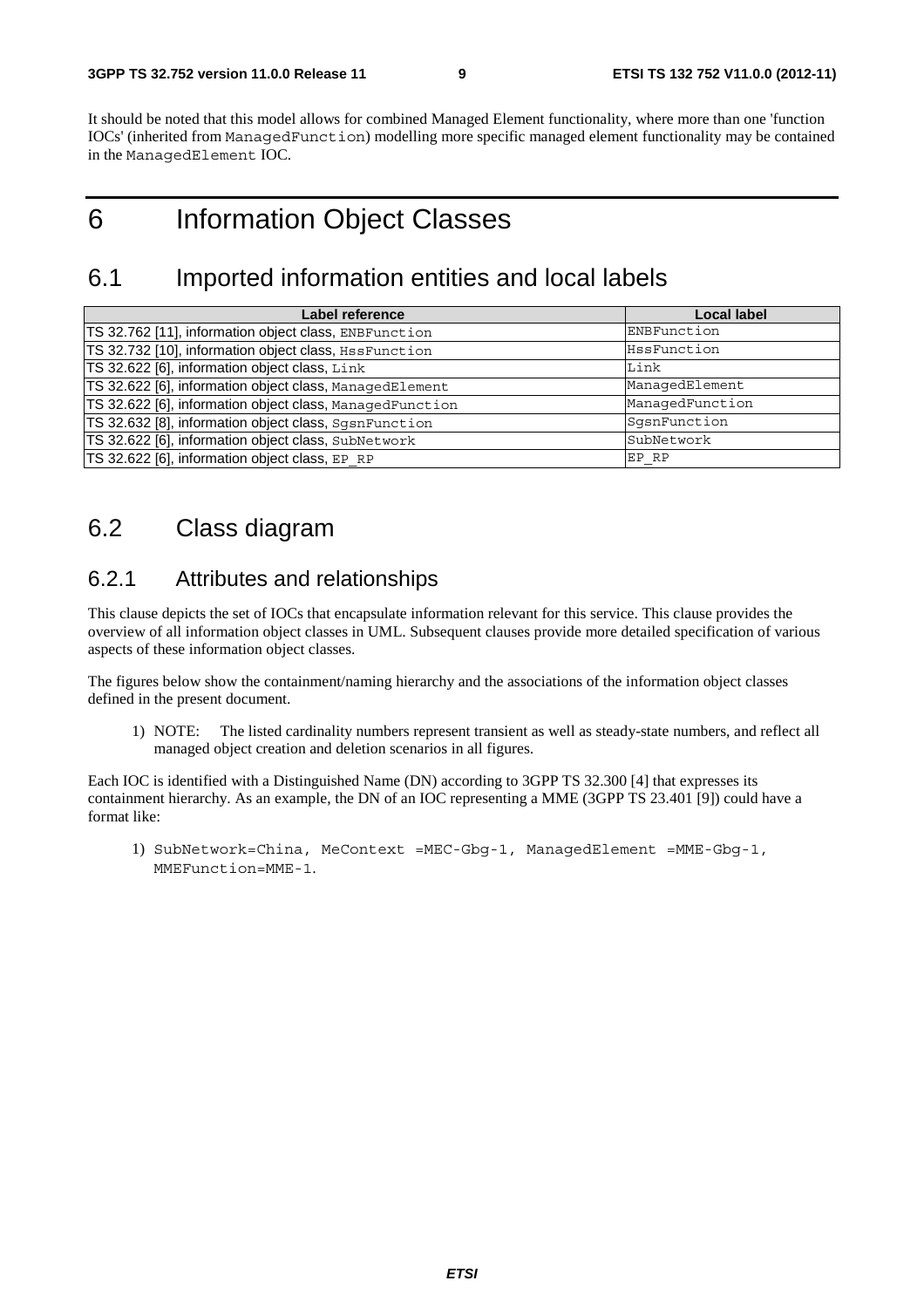

**Figure 6.2.1.1: EPC NRM Containment/Naming Relationships**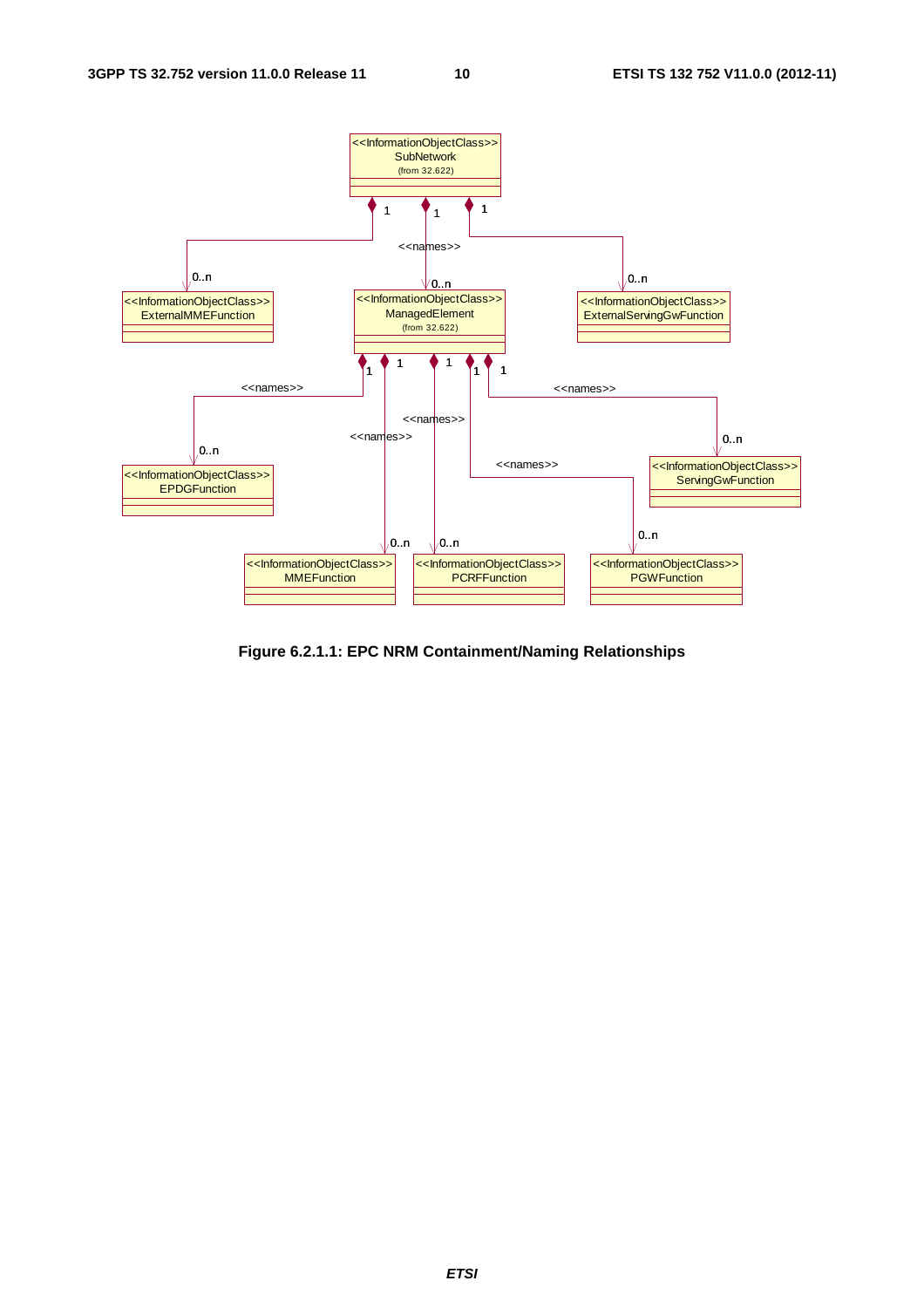

**Figure 6.2.1.2: EPC NRM Containment/Naming and Association\_1**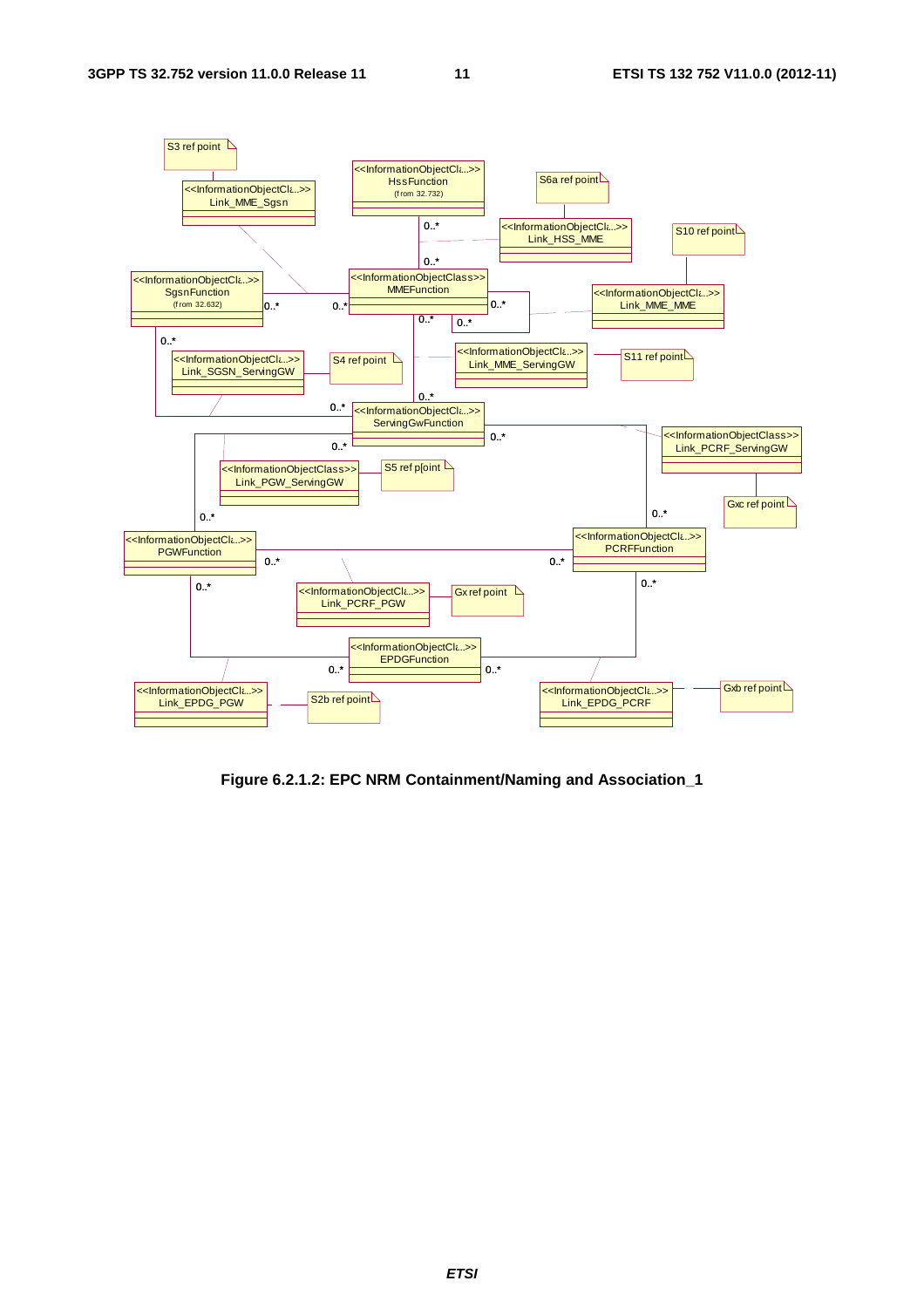





**Figure 6.2.1.4: EPC NRM Containment/Naming and Association3**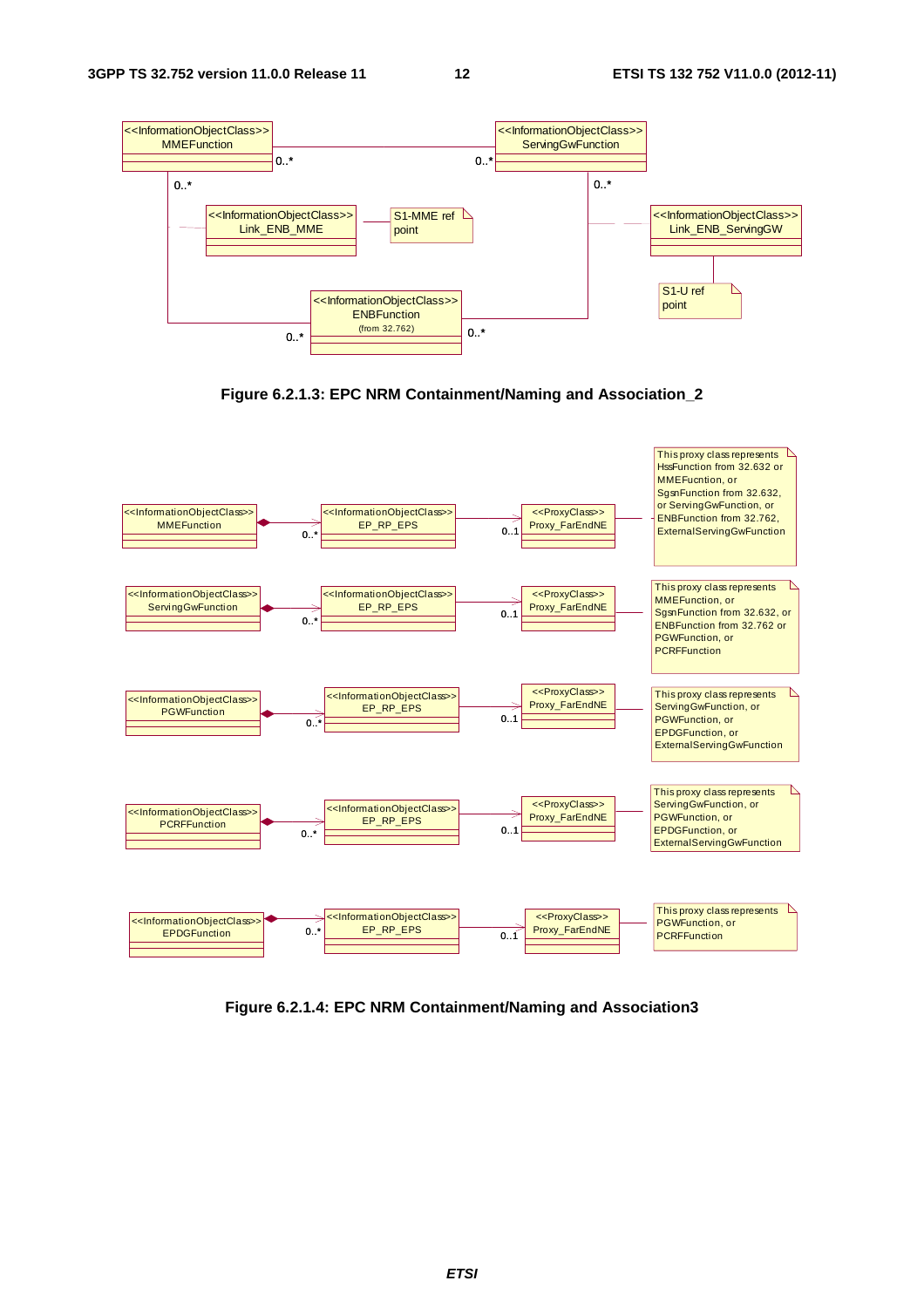

**Figure 6.2.1.5 MME Pool Object Model of EPC NRM** 



NOTE: QCISet shall be contained in the root SubNetwork instance.

#### **Figure 6.2.1.6: EPC NRM Containment/Naming and Association 3**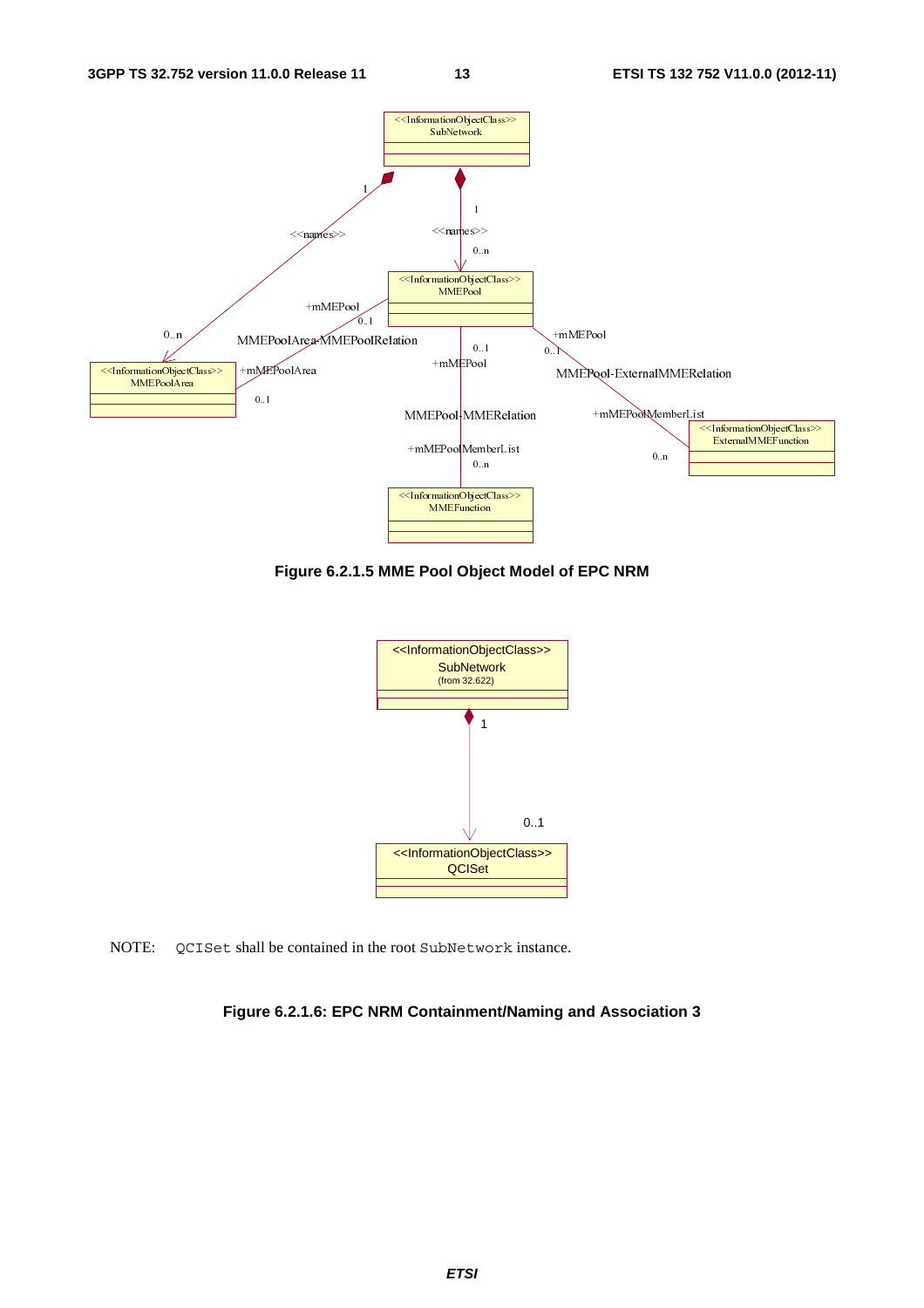

**Figure 6.2.1.7: EPC NRM Containment/Naming and Association 4** 

#### 6.2.2 Inheritance

This clause depicts the inheritance relationships that exist between IOCs.

The figures below show the inheritance hierarchy for the EPC NRM.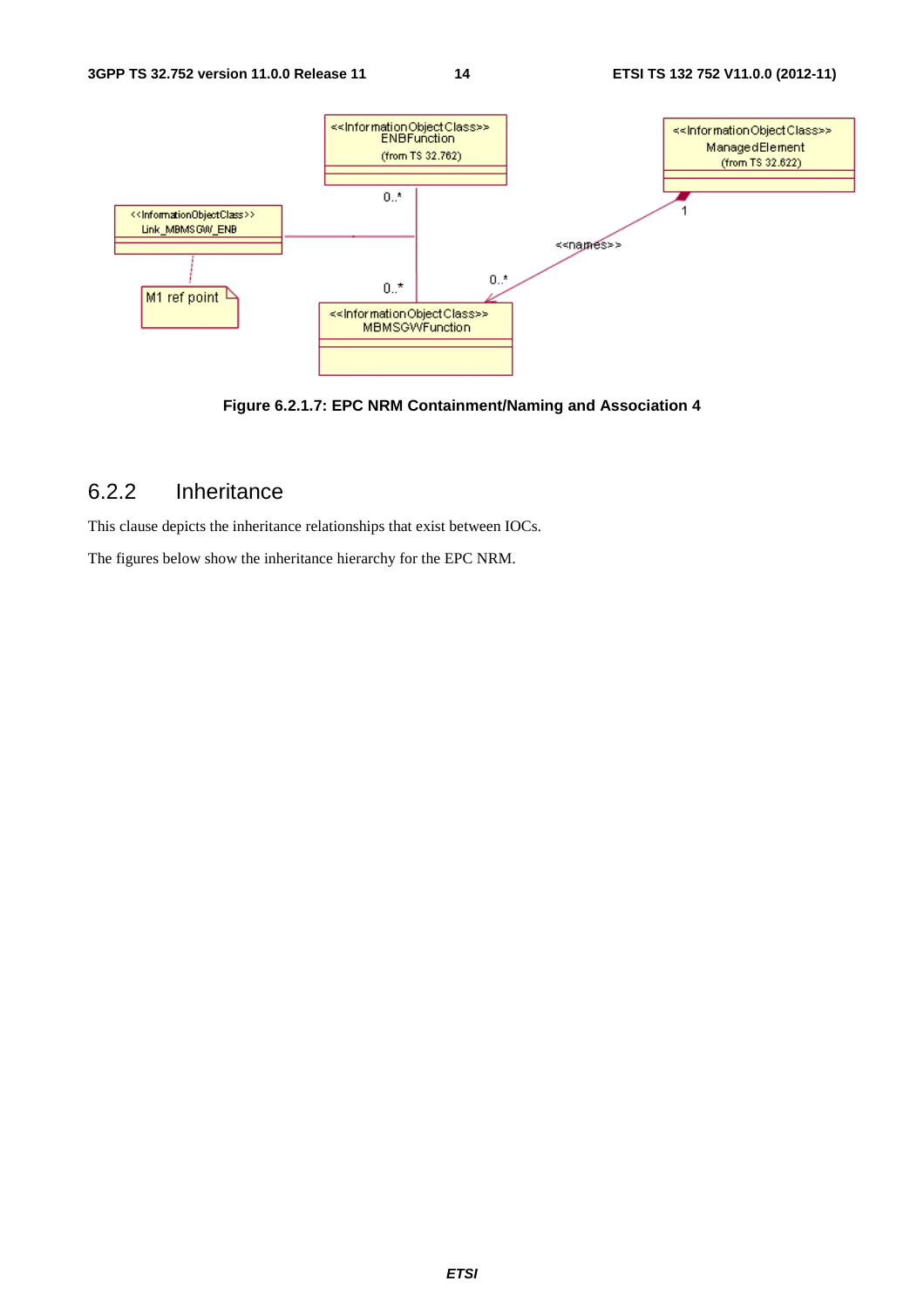

**Figure 6.2.2.1: EPC NRM Inheritance Hierarchy\_1**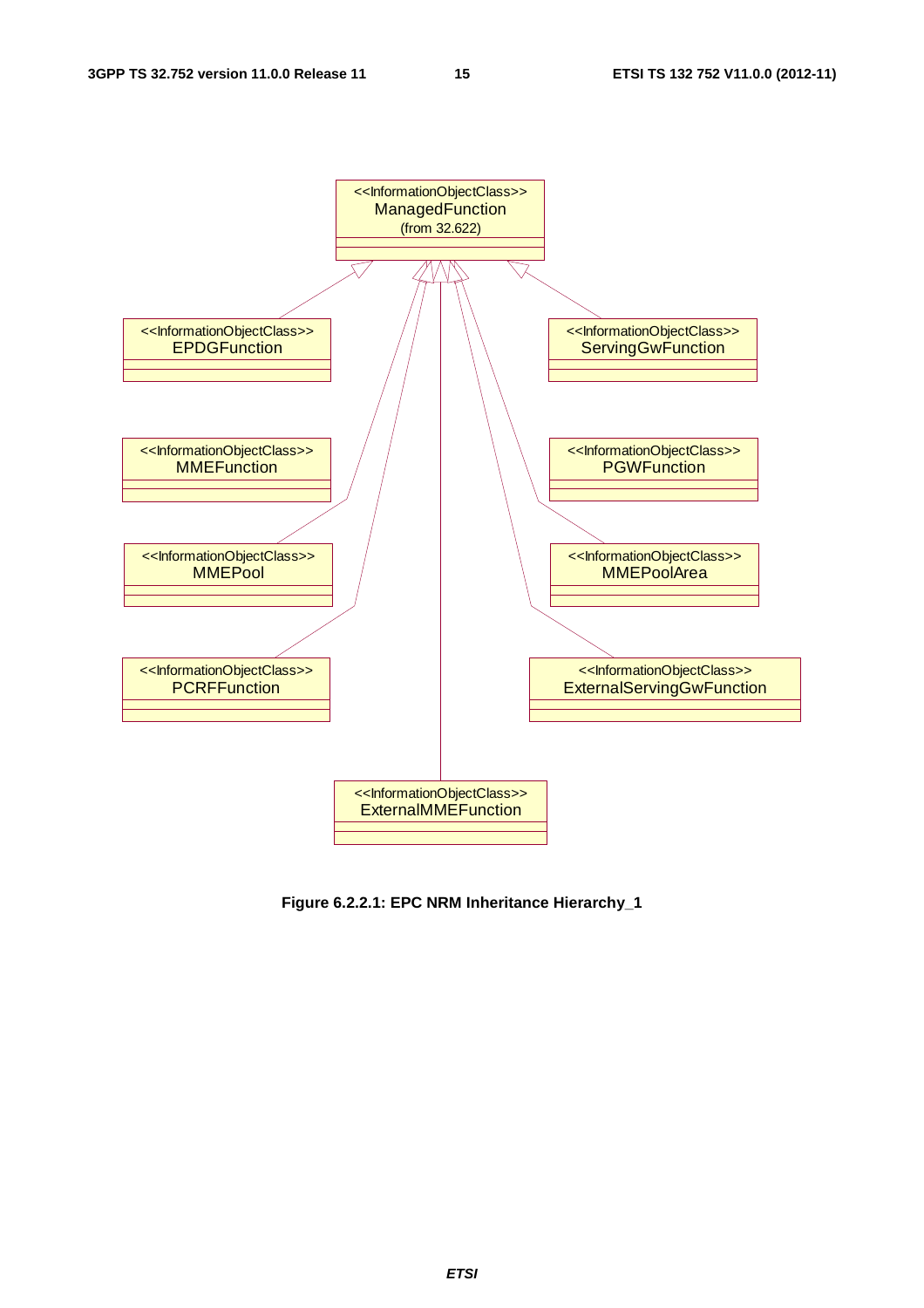

**Figure 6.2.2.2: EPC NRM Inheritance Hierarchy\_2** 



 **Figure 6.2.2.3: EPC NRM Inheritance Hierarchy\_3**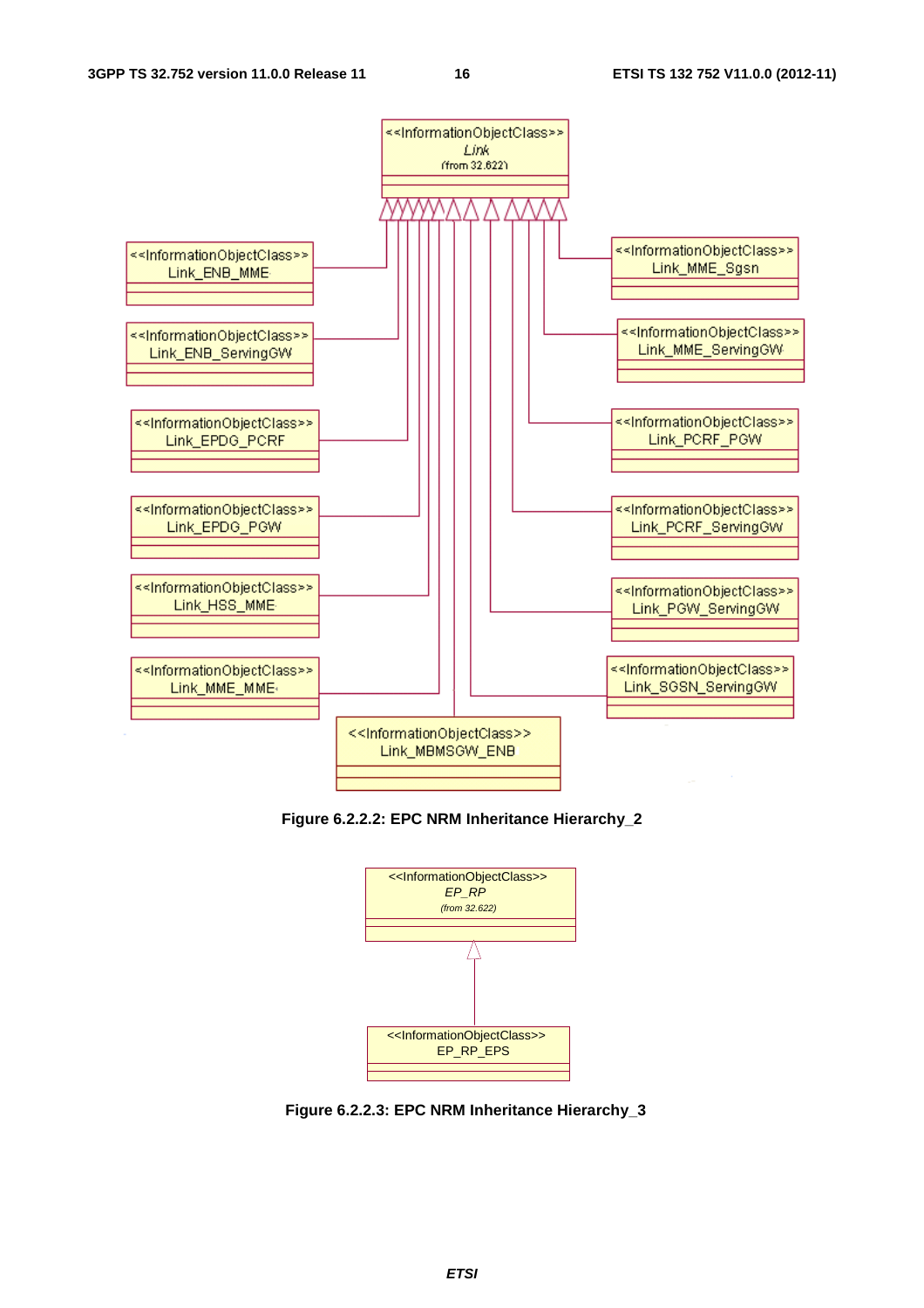

 **Figure 6.2.2.4: EPC NRM Inheritance Hierarchy\_4** 



**Figure 6.2.2.5: E-UTRAN NRM Inheritance Hierarchy\_5** 

### 6.3 Information Object Class (IOC) definitions

6.3.1 EPDGFunction

#### 6.3.1.1 Definition

This IOC represents ePDG functionality. For more information about the ePDG, see 3GPP TS 23.402 [12].

6.3.2 MMEFunction

#### 6.3.2.1 Definition

This IOC represents MME functionality. For more information about the MME, see 3GPP TS 23.401 [9].

#### 6.3.2.2 Attributes

| <b>Attribute name</b> | <b>Support Qualifier</b> | <b>Read Qualifier</b> | <b>Write Qualifier</b> |
|-----------------------|--------------------------|-----------------------|------------------------|
| ıd                    |                          |                       |                        |
| pLMNIdList            | М                        |                       |                        |
| mMEC                  | м                        |                       |                        |
| mMEPool               | м                        |                       |                        |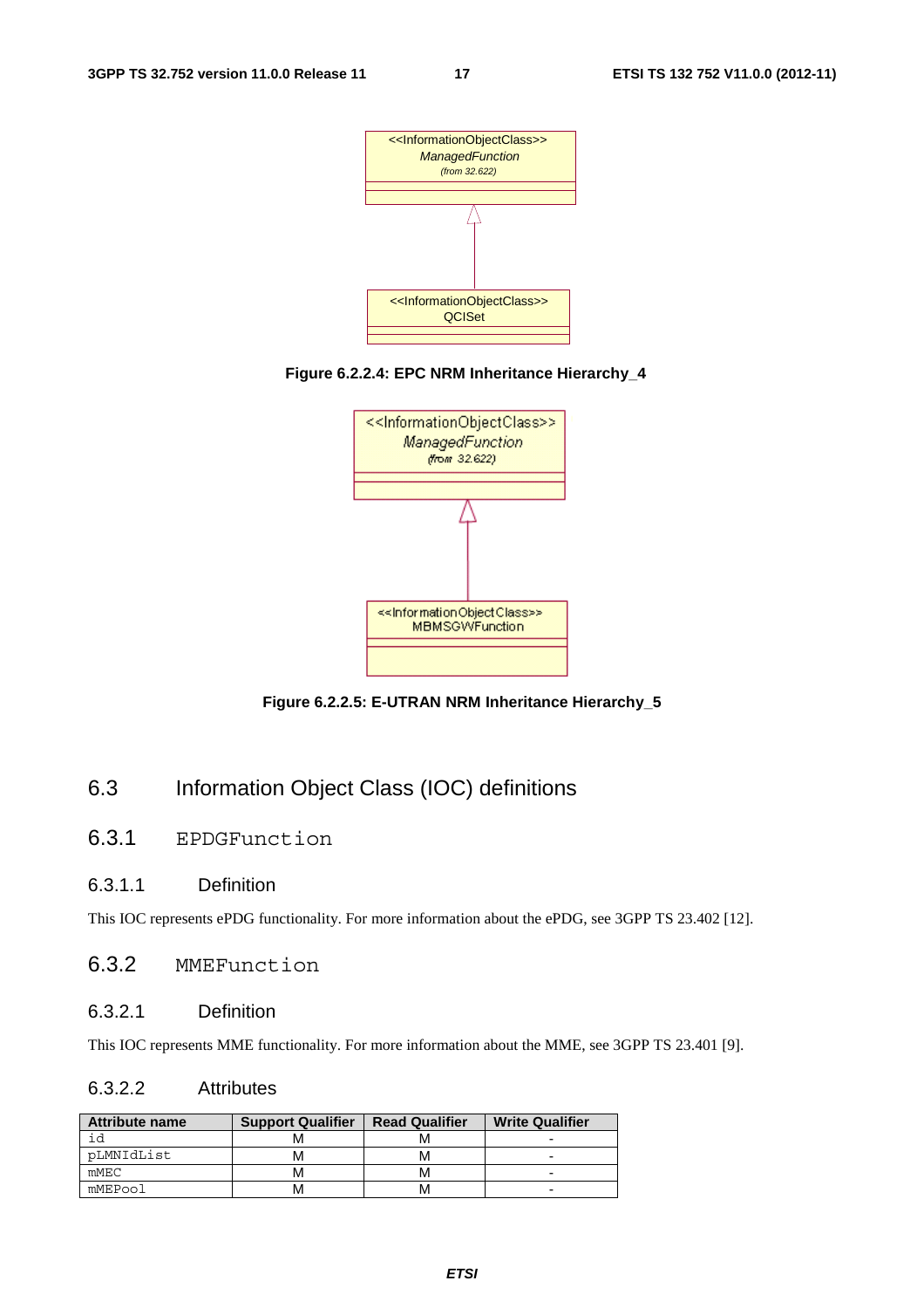#### 6.3.2.3 Attribute constraints

None.

#### 6.3.3 PCRFFunction

#### 6.3.3.1 Definition

This IOC represents PCRF functionality. For more information about the PCRF, see 3GPP TS 23.401 [9].

#### 6.3.4 PGWFunction

#### 6.3.4.1 Definition

This IOC represents PDN Gateway functionality. For more information about the PDN Gateway, see 3GPP TS 23.401 [9].

#### 6.3.5 ServingGWFunction

#### 6.3.5.1 Definition

This IOC represents Serving Gateway functionality. For more information about the Serving Gateway, see 3GPP TS 23.401 [9].

#### 6.3.5.2 Attributes

| <b>Attribute name</b> | <b>Support Qualifier</b> | <b>Read Qualifier</b> | <b>Write Qualifier</b> |
|-----------------------|--------------------------|-----------------------|------------------------|
|                       |                          |                       |                        |
| pLMNIdList            | M                        |                       |                        |
| tACList               | M                        | M                     | -                      |

#### 6.3.6 MMEPool

#### 6.3.6.1 Definition

This IOC represents MME Pool. For more information about the MME Pool, see 3GPP TS 23.401 [9].Key concepts related to MME Pool are:

- An MME Pool consists of one or more MME nodes. A particular node can be a member of one and only one MME Pool.
- One MME Pool serves at most one MME Pool Area. One MME Pool Area can be served by at most one MME Pool.

#### 6.3.6.2 Attributes

| <b>Attribute name</b> | <b>Support Qualifier</b> | <b>Read Qualifier</b> | <b>Write Qualifier</b> |
|-----------------------|--------------------------|-----------------------|------------------------|
| id                    |                          |                       | -                      |
| mMEGI                 |                          |                       | -                      |
| mMEPoolMemberLis      |                          |                       |                        |
|                       |                          |                       |                        |
| mMEPoolArea           |                          |                       |                        |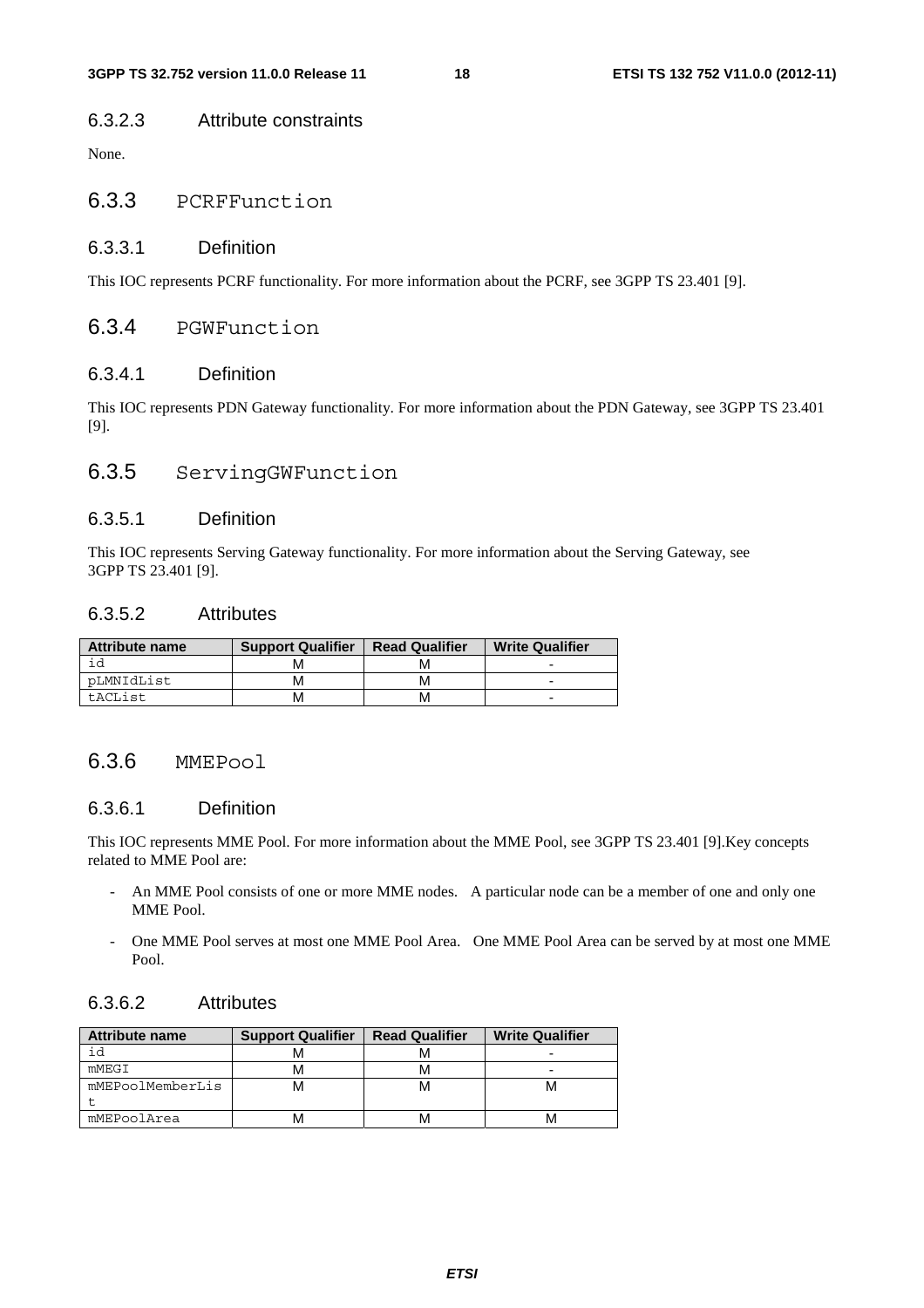#### 6.3.6.3 Attribute constraints

None.

#### 6.3.7 MMEPoolArea

#### 6.3.7.1 Definition

This IOC represents MME Pool Area. For more information about the MME Pool Area, see 3GPP TS 23.401 [9]. Key concepts related to MME Pool Area are:

- An MME Pool Area is defined as an area within which an UE may be served without the need to change the serving MME. It is a collection of complete Tracking Areas (TAs).
- A particular TA can be a member of one or more MME Pool Areas. In the latter case, the MME Pool Areas involved are called "overlapping MME Pool Areas".

#### 6.3.7.2 Attributes

| <b>Attribute name</b> | <b>Support Qualifier</b> | <b>Read Qualifier</b> | <b>Write Qualifier</b> |
|-----------------------|--------------------------|-----------------------|------------------------|
|                       |                          |                       | -                      |
| mMEPool               |                          |                       |                        |
| tACList               | М                        |                       | -                      |
| pLMNIdList            |                          |                       | -                      |

#### 6.3.7.3 Attribute constraints

None.

#### 6.3.8 Link\_ENB\_MME

#### 6.3.8.1 Definition

This IOC models the S1-MME reference point as defined in TS 23.401 [9].

#### 6.3.9 Link\_ENB\_ServingGW

#### 6.3.9.1 Definition

This IOC models the S1-U reference point as defined in TS 23.401 [9].

#### 6.3.10 Link\_EPDG\_PCRF

#### 6.3.10.1 Definition

This IOC models the Gxb reference point as defined in TS 23.402 [12].

#### 6.3.11 Link\_EPDG\_PGW

#### 6.3.11.1 Definition

This IOC models the S2b reference point as defined in TS 23.402 [12].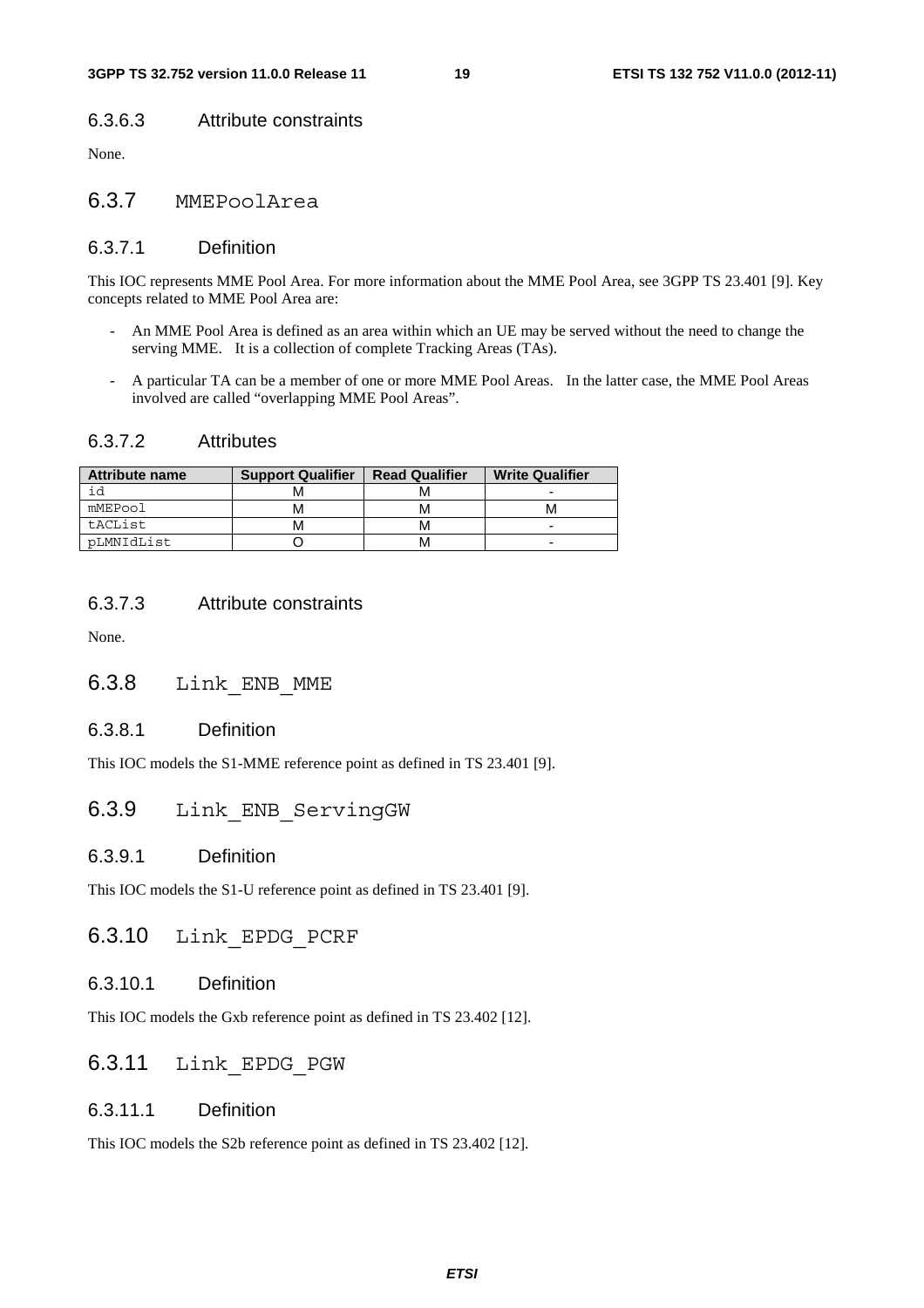#### 6.3.12 Link HSS MME

#### 6.3.12.1 Definition

This IOC models the S6a reference point as defined in TS 23.401 [9].

#### 6.3.13 Link\_MME\_MME

#### 6.3.13.1 Definition

This IOC models the S10 reference point as defined in TS 23.401 [9].

#### 6.3.14 Link\_MME\_SGSN

#### 6.3.14.1 Definition

This IOC models the S3 reference point as defined in TS 23.401 [9].

#### 6.3.15 Link MME ServingGW

#### 6.3.15.1 Definition

This IOC models the S11 reference point as defined in TS 23.401 [9].

#### 6.3.16 Link PCRF ServingGW

#### 6.3.16.1 Definition

This IOC models the Gxc reference point as defined in TS 23.402 [12].

#### 6.3.17 Link\_PCRF\_PGW

#### 6.3.17.1 Definition

This IOC models the Gx reference point as defined in TS 23.401 [9].

#### 6.3.18 Link\_PGW\_ServingGW

#### 6.3.18.1 Definition

This IOC models the S5 reference point as defined in TS 23.401 [9].

#### 6.3.19 Link SGSN ServingGW

#### 6.3.19.1 Definition

This IOC models the S4 reference point as defined in TS 23.401 [9].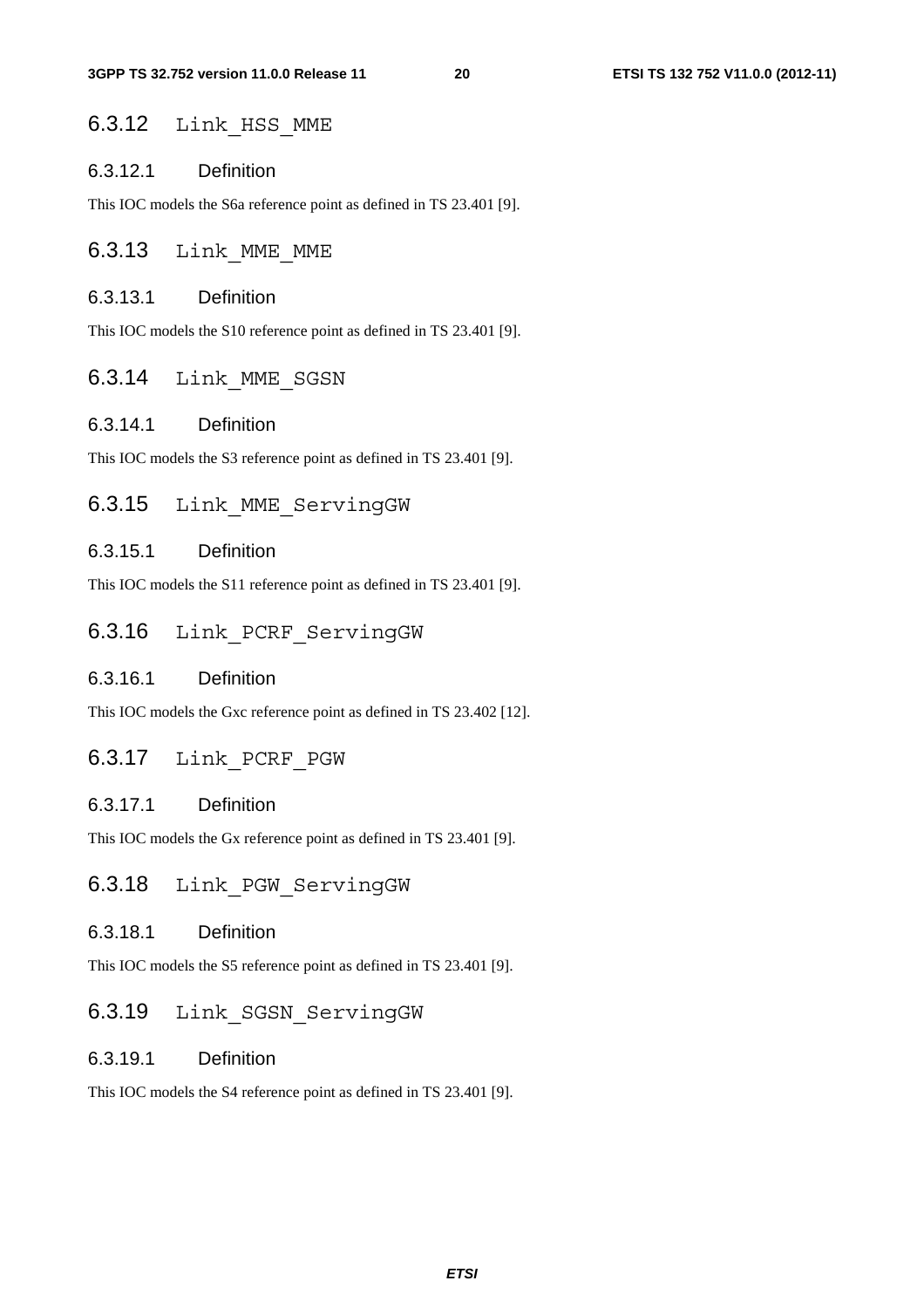#### 6.3.20 EP RP EPS

#### 6.3.20.1 Definition

This IOC represents an end point of reference point in EPS as defined in TS 23.401 [9].

#### 6.3.20.2 Attributes

| <b>Attribute Name</b> | <b>Support Qualifier</b> | <b>Read Qualifier</b> | <b>Write Qualifier</b> |
|-----------------------|--------------------------|-----------------------|------------------------|
| <i>EarEndNeIpAddr</i> |                          |                       | СM                     |

#### 6.3.20.3 Attribute constraints

| <b>Name</b>            | <b>Definition</b>                                  |
|------------------------|----------------------------------------------------|
| farEndNeIpAddr's write | When the EP RP EPS object belongs to the different |
| qualifier              | Domain Manager as the NE pointed by the            |
|                        | farEndNeIpAddr attribute, the Write Qualifier of   |
|                        | farEndNeIpAddr attribute is needed.                |
|                        |                                                    |
|                        |                                                    |

#### 6.3.20.4 Notifications

The common notifications defined in subclause 6.1.6 of 3GPP TS 32.622[6] are valid for this IOC, without exceptions or additions.

#### 6.3.21 ExternalServingGWFunction

#### 6.3.21.1 Definition

This IOC represents SGW functionality controlled by another IRPAgent. For more information about the SGW, see 3GPP TS 23.401 [9].

#### 6.3.21.2 Attributes

| <b>Attribute name</b> | <b>Support Qualifier</b> | <b>Read Qualifier</b> | <b>Write Qualifier</b> |
|-----------------------|--------------------------|-----------------------|------------------------|
|                       |                          |                       |                        |
| pLMNIdList            | м                        | M                     |                        |
| tACList               | м                        | м                     | M                      |

#### 6.3.22 ExternalMMEFunction

#### 6.3.22.1 Definition

This IOC represents MME functionality controlled by another IRPAgent. For more information about the MME, see 3GPP TS 23.401 [9].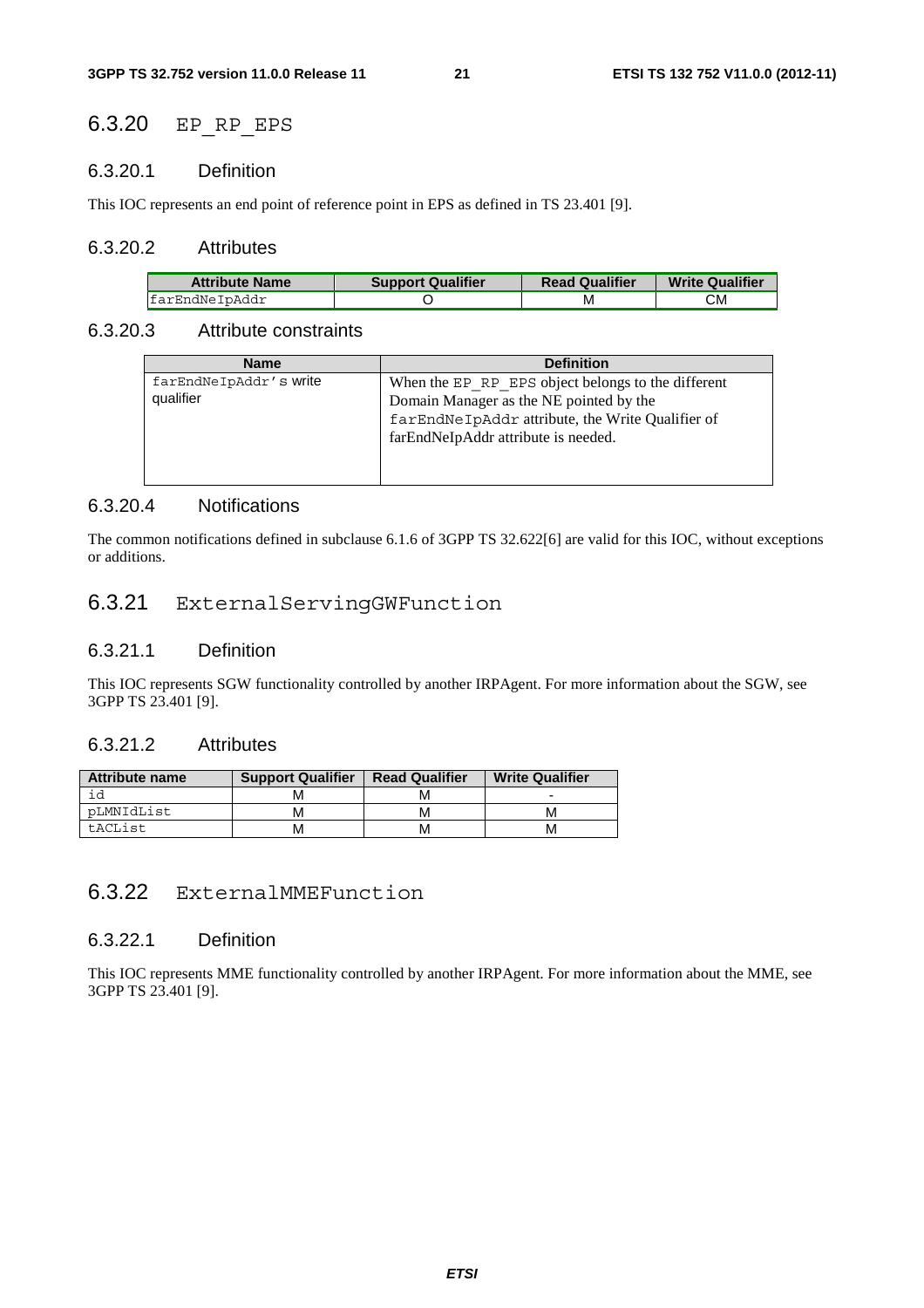#### 6.3.22.2 Attributes

| Attribute name | <b>Support Qualifier</b> | <b>Read Qualifier</b> | <b>Write Qualifier</b> |
|----------------|--------------------------|-----------------------|------------------------|
| ιd             |                          |                       | -                      |
| pLMNIdList     | M                        |                       |                        |
| mMEC           | м                        |                       |                        |
| mMEPool        | м                        |                       | M                      |

### 6.3.23 IOC QCISet

#### 6.3.23.1 Definition

This IOC represents a set of QCI as defined in section 6.1.7.2 of TS 23.203 [19].

#### 6.3.23.2 Attributes

| <b>Attribute Name</b> | <b>Support Qualifier</b> | <b>Read Qualifier</b> | <b>Write Qualifier</b> |  |
|-----------------------|--------------------------|-----------------------|------------------------|--|
|                       |                          |                       | -                      |  |
| aCIList               | M                        | M                     | M                      |  |

#### 6.3.23.3 Attribute constraints

Null.

#### 6.3.23.4 Notifications

| <b>Name</b>                | Qualifier                               | <b>Notes</b> |
|----------------------------|-----------------------------------------|--------------|
| notifyAttributeValueChange | See Kernel CM IRP (3GPP TS 32.662 [13]) |              |
| notifyObjectCreation       | See Kernel CM IRP (3GPP TS 32.662 [13]) |              |
| notifyObjectDeletion       | See Kernel CM IRP (3GPP TS 32.662 [13]) |              |

#### 6.3.24 MBMSGWFunction

#### 6.3.24.1 Definition

This IOC represents MBMS GW functionality. For more information about the MBMS GW, see 3GPP TS 36.300 [16].

#### 6.3.24.2 Attributes

| <b>Attribute name</b> | Support Qualifier   Read Qualifier |    | <b>Write Qualifier</b> |  |
|-----------------------|------------------------------------|----|------------------------|--|
|                       | IV.                                | IV |                        |  |

#### 6.3.25 Link MBMSGW ENB

6.3.25.1 Definition

This IOC represents the M1 reference point as defined in 3GPP TS 36.300 [16].

### 6.4 Information Relationship definitions

#### 6.4.1 MMEPoolArea-MMEPoolRelation (M)

#### 6.4.1.1 Definition

This association represents a bi-directional relationship between the MMEPoolArea and MMEPool.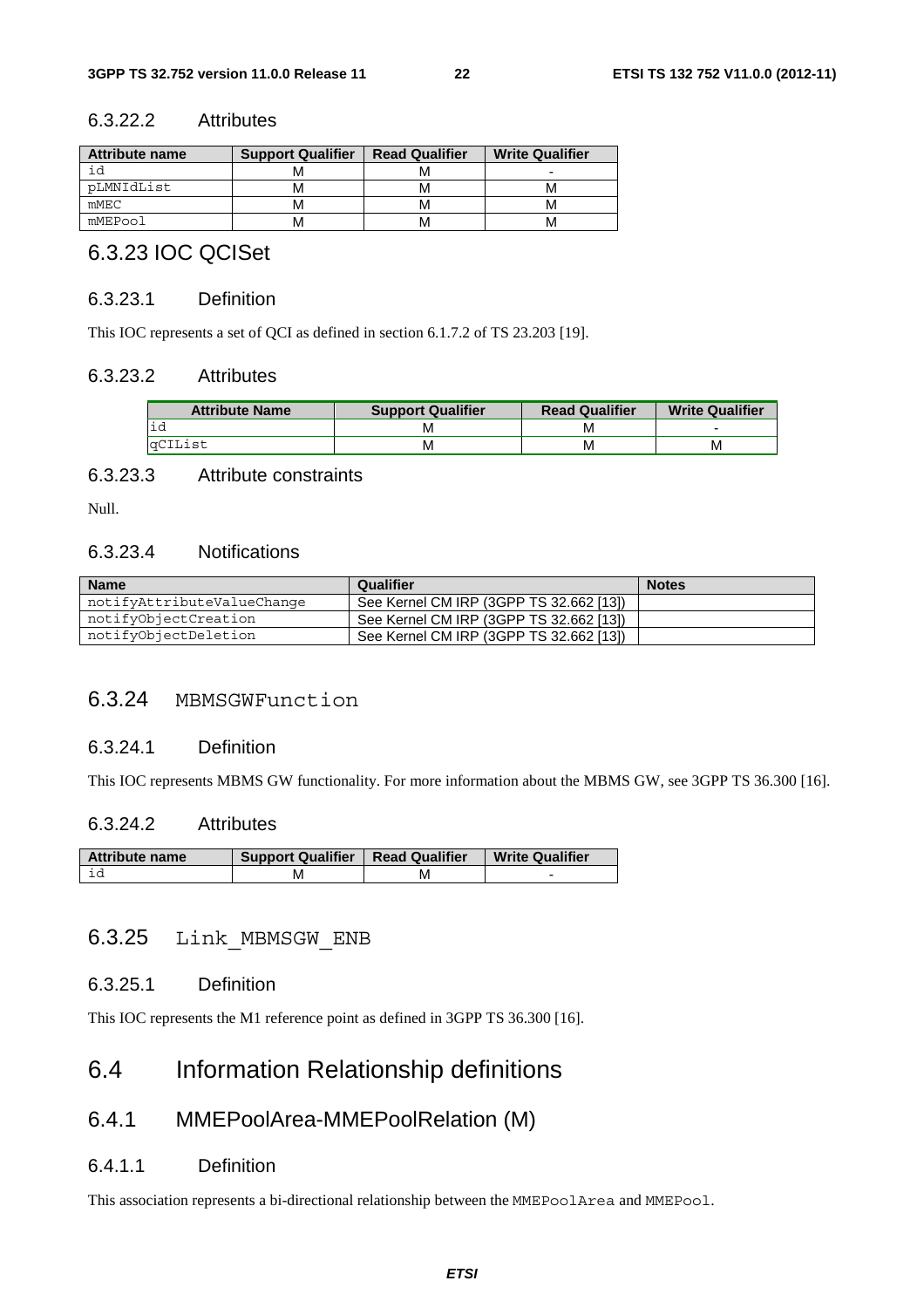#### 6.4.1.2 Roles

| <b>Name</b> | <b>Definition</b>                                                                 |
|-------------|-----------------------------------------------------------------------------------|
| mMEPool     | This role represents the associated mMEpool of a MMEPoolArea-MMEPoolRelation.     |
| mMEPoolArea | This role represents the associated mMEPoolArea of a MMEPoolArea-MMEPoolRelation. |

#### 6.4.1.3 Constraints

None

#### 6.4.2 MMEPool-MMERelation (M)

#### 6.4.2.1 Definition

This association represents a bi-directional relationship between the MMEFunction and MMEPool.

#### 6.4.2.2 Roles

| <b>Name</b>       | <b>Definition</b>                                                              |
|-------------------|--------------------------------------------------------------------------------|
| mMEPool           | This role represents the associated mMEPool of a MMEPool-MMERelation.          |
| mMEPoolMemberList | This role represents all the associated mMEFunctions of a MMEPool-MMERelation. |

#### 6.4.2.3 Constraints

Associations MMEPool-MMERelation and MMEPool-ExternalMMERelation are mutually exclusive.

#### 6.4.3 MMEPool-ExternalMMERelation (M)

#### 6.4.3.1 Definition

This association represents a bi-directional relationship between the MMEPool and ExternalMMEFunciton.

#### 6.4.3.2 Roles

| <b>Name</b> | <b>Definition</b>                                                                                                      |
|-------------|------------------------------------------------------------------------------------------------------------------------|
| mMEPool     | This role represents the associated mMEPool of a MMEPool-ExternalMMERelation.                                          |
|             | mMEPoolMemberList   This role represents all the associated ExternalMMEFunctions of a MMEPool-<br>ExternalMMERelation. |

#### 6.4.3.3 Constraints

Associations MMEPool-MMERelation and MMEPool-ExternalMMERelation are mutually exclusive.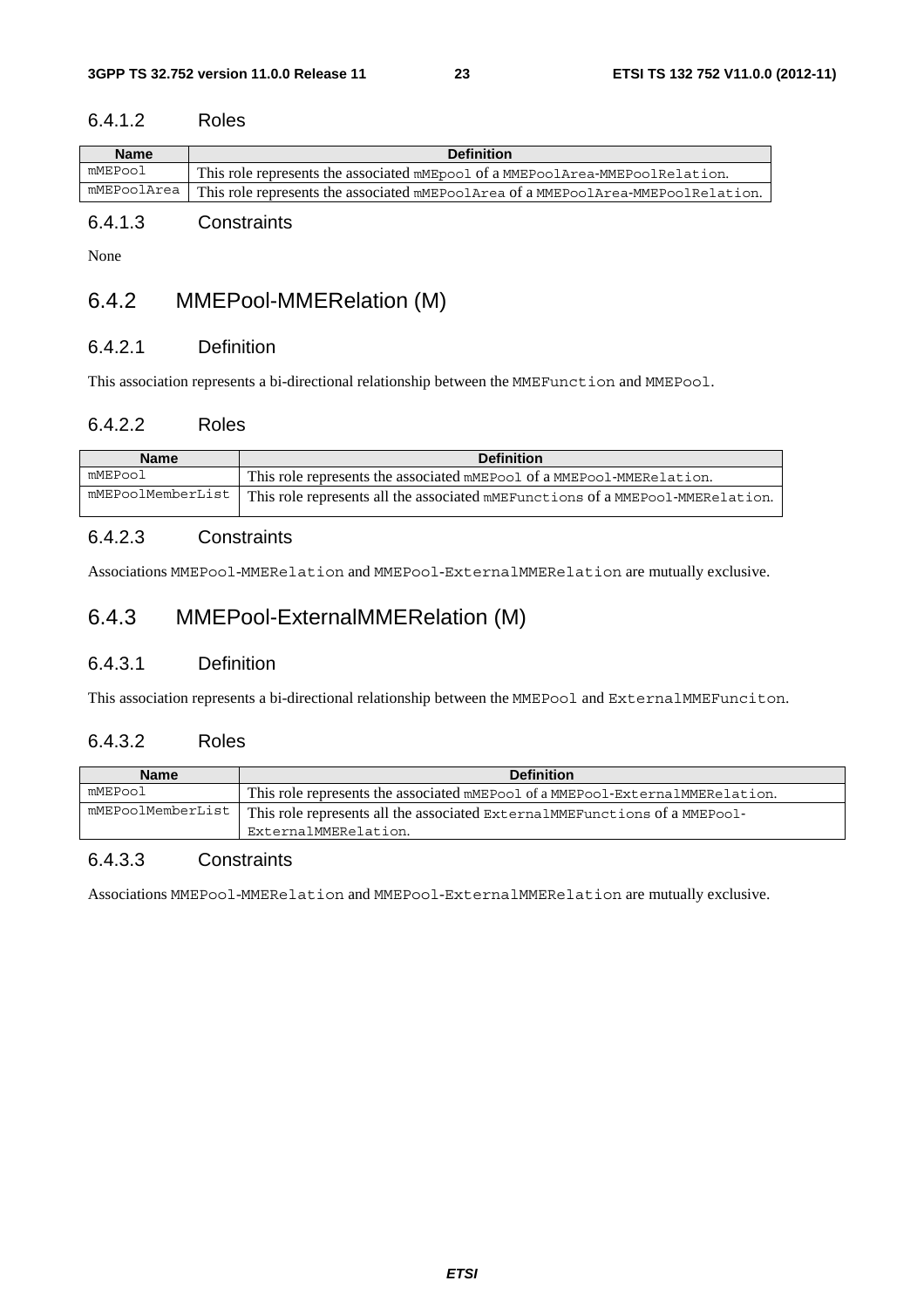### 6.5 Information Attribute definitions

### 6.5.1 Definition and legal values

| <b>Attribute Name</b> | <b>Definition</b>                                 | <b>Legal Values</b> |
|-----------------------|---------------------------------------------------|---------------------|
|                       | The IP address(s) of the far end network entity   |                     |
| farEndNeIpAddr        | to which the reference point is related.          |                     |
|                       | The IP address can be either IPv4 or IPv6.        |                     |
|                       | MME Identifier (MMEI) is constructed from an      |                     |
|                       | MME Group ID (MMEGI) and an MME Code              |                     |
| mMEC                  | (MMEC). The MMEC is unique within the MME         |                     |
|                       | pool area and, if overlapping pool areas are in   |                     |
|                       | use, unique within the area of overlapping MME    |                     |
|                       | pools. (Ref. 3GPP TS 23.003[14])                  |                     |
|                       | MME Identifier (MMEI) is constructed from an      |                     |
|                       | MME Group ID (MMEGI) and an MME Code              |                     |
|                       | (MMEC). The MMEGI is the unique identity of       |                     |
|                       | MME Pool within the context of PLMN.              |                     |
|                       | (Ref.3GPP TS 23.003[14]).                         |                     |
|                       | Note:                                             |                     |
| mMEGI                 | An UE, supported by a cell, can connect to one    |                     |
|                       | out of a group of MMEs. The group consists of     |                     |
|                       | the MMEs supporting the tracking area for the     |                     |
|                       | cell limited to those that are connected to the   |                     |
|                       | serving eNB. The MME is identified by the         |                     |
|                       | combination PLMNID-MMEGI-MMEC. The                |                     |
|                       | combination is called GUMMEI.                     |                     |
| <b>mMEPool</b>        | It is the DN of a MMEPool instance.               |                     |
| mMEPoolArea           | It is the DN of a MMEPoolArea instance.           |                     |
| mMEPoolMemberLis      | It is the list of DNs of MMEFunction instances of |                     |
| t                     | the MMEPool.                                      |                     |
|                       | It is a list of PLMN-Id, PLMN-Id= Mobile Country  |                     |
|                       | Codes (MCC)   Mobile Network Codes(MNC)           |                     |
|                       | (Ref. 3GPP TS 23.003[14])                         |                     |
|                       |                                                   |                     |
|                       | The MMEPoolArea.pLMNIdList purpose is to          |                     |
|                       | identify the PLMNs (related to MMEFunction)       |                     |
|                       | the MME Pool is serving.                          |                     |
|                       |                                                   |                     |
|                       | The MMEEunction.pLMNIdList purpose is as          |                     |
| pLMNIdList            | following. One operator may have several PLMN     |                     |
|                       | Ids and accordingly RAN broadcasts these Ids to   |                     |
|                       | enable UEs of different PLMN (i.e, UEs with       |                     |
|                       | different MNC in their IMSIs) to access its       |                     |
|                       | network. If CN node does not know this PLMN       |                     |
|                       | list, UEs of different PLMN than the one          |                     |
|                       | combined in MME might be treated as UEs from      |                     |
|                       | other operators. This will affect Location Update |                     |
|                       | and Inter-MME handover procedures, and also       |                     |
|                       | the changing rate.                                |                     |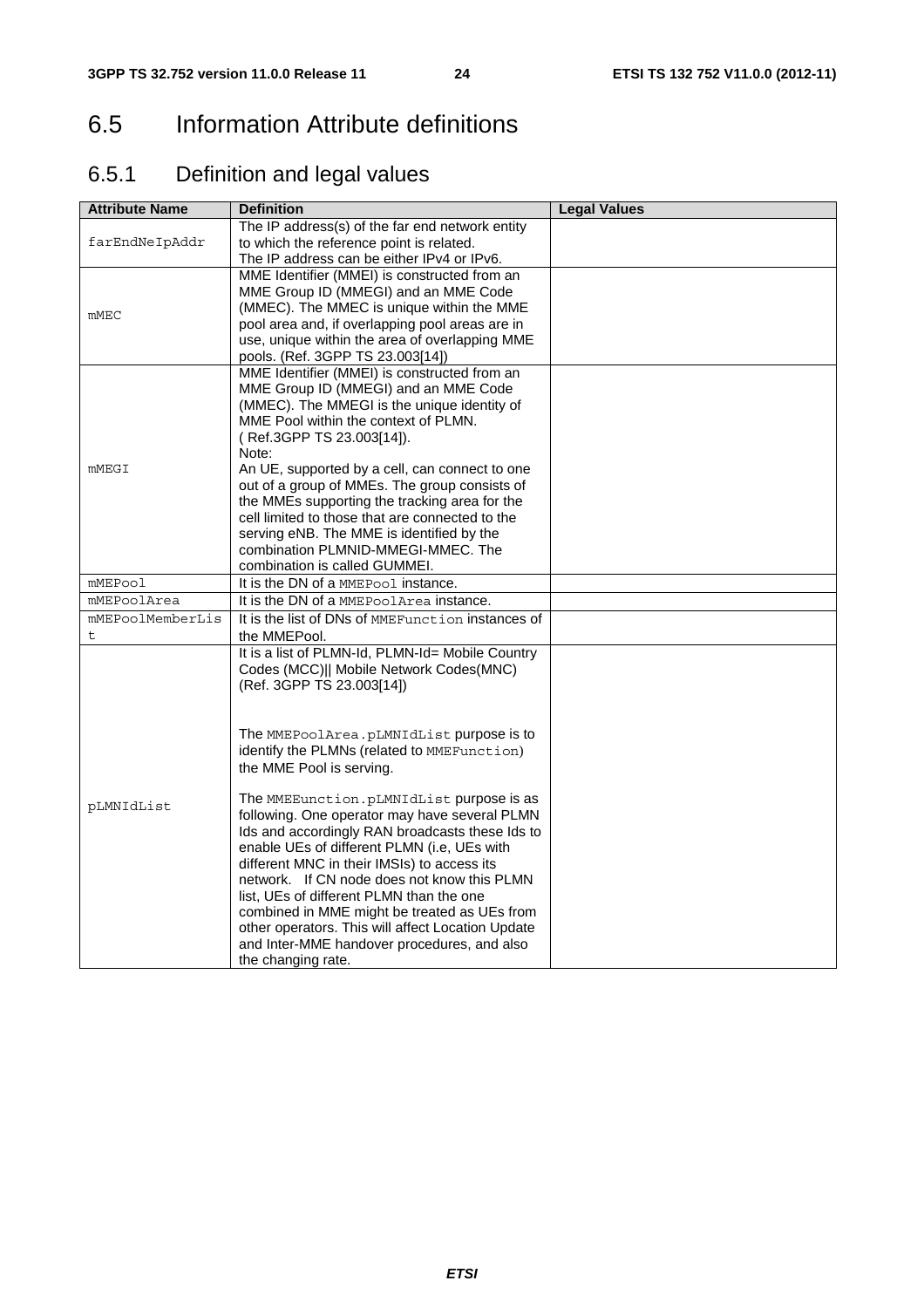| qCIList | It is a list of QCI characteristic, which is a<br>structure including the element QCI,<br>Resource_Type, Priority, Packet_Delay_Budget<br>and Packet Error Loss Rate;<br>Wherein<br>- QCI representing the number of the QCI, is an<br>integer;<br>- Resource_Type representing the Resource<br>Type(GBR or Non-GBR) of the QC;<br>- Priority representing the Priority of QCI, is an<br>integer;<br>- Packet_Delay_Budget representing the Packet<br>Delay Budget of the QCI, is an integer with the<br>unit of millisecond(ms);<br>- Packet_Error_Loss_Rate representing the<br>Packet Error Loss Rate of the QCI, is a real.<br>Ref.3GPP TS 23.203[x]) | Refer to 3GPP TS 23.203[x] |
|---------|-----------------------------------------------------------------------------------------------------------------------------------------------------------------------------------------------------------------------------------------------------------------------------------------------------------------------------------------------------------------------------------------------------------------------------------------------------------------------------------------------------------------------------------------------------------------------------------------------------------------------------------------------------------|----------------------------|
| tACList | It is the list of TAC of the MMEPoolArea that<br>is used for traffic handling. Each<br>TAC is provisioned over the S1<br>interface from the eNodeB, Ref 3GPP TS<br>36.413[18].<br>Note:<br>A cell can only broadcast one TAC. See TS<br>36.300 v8.4.0 [16], section 10.1.7 (PLMNID and<br>TAC relation).<br>The Tracking Area Identity is constructed from<br>the MCC (Mobile Country Code), MNC (Mobile<br>Network Code) and TAC (Tracking Area Code). (<br>Ref.3GPP TS 23.401[9])                                                                                                                                                                       |                            |

### 6.6 Common notifications

| <b>Name</b>                    | Qualifier                               | <b>Notes</b> |
|--------------------------------|-----------------------------------------|--------------|
| notifyAckStateChanged          | See Alarm IRP (3GPP TS 32.111-2 [3])    |              |
| notifyAlarmListRebuilt         | See Alarm IRP (3GPP TS 32.111-2 [3])    |              |
| notifyChangedAlarm             | See Alarm IRP (3GPP TS 32.111-2 [3])    |              |
| notifyClearedAlarm             | See Alarm IRP (3GPP TS 32.111-2 [3])    |              |
| notifyComments                 | See Alarm IRP (3GPP TS 32.111-2 [3])    |              |
| notifyNewAlarm                 | See Alarm IRP (3GPP TS 32.111-2 [3])    |              |
| notifyPotentialFaultyAlarmList | See Alarm IRP (3GPP TS 32.111-2 [3])    |              |
| notifyAttributeValueChange     | See Kernel CM IRP (3GPP TS 32.662 [13]) |              |
| notifyObjectCreation           | See Kernel CM IRP (3GPP TS 32.662 [13]) |              |
| notifyObjectDeletion           | See Kernel CM IRP (3GPP TS 32.662 [13]) |              |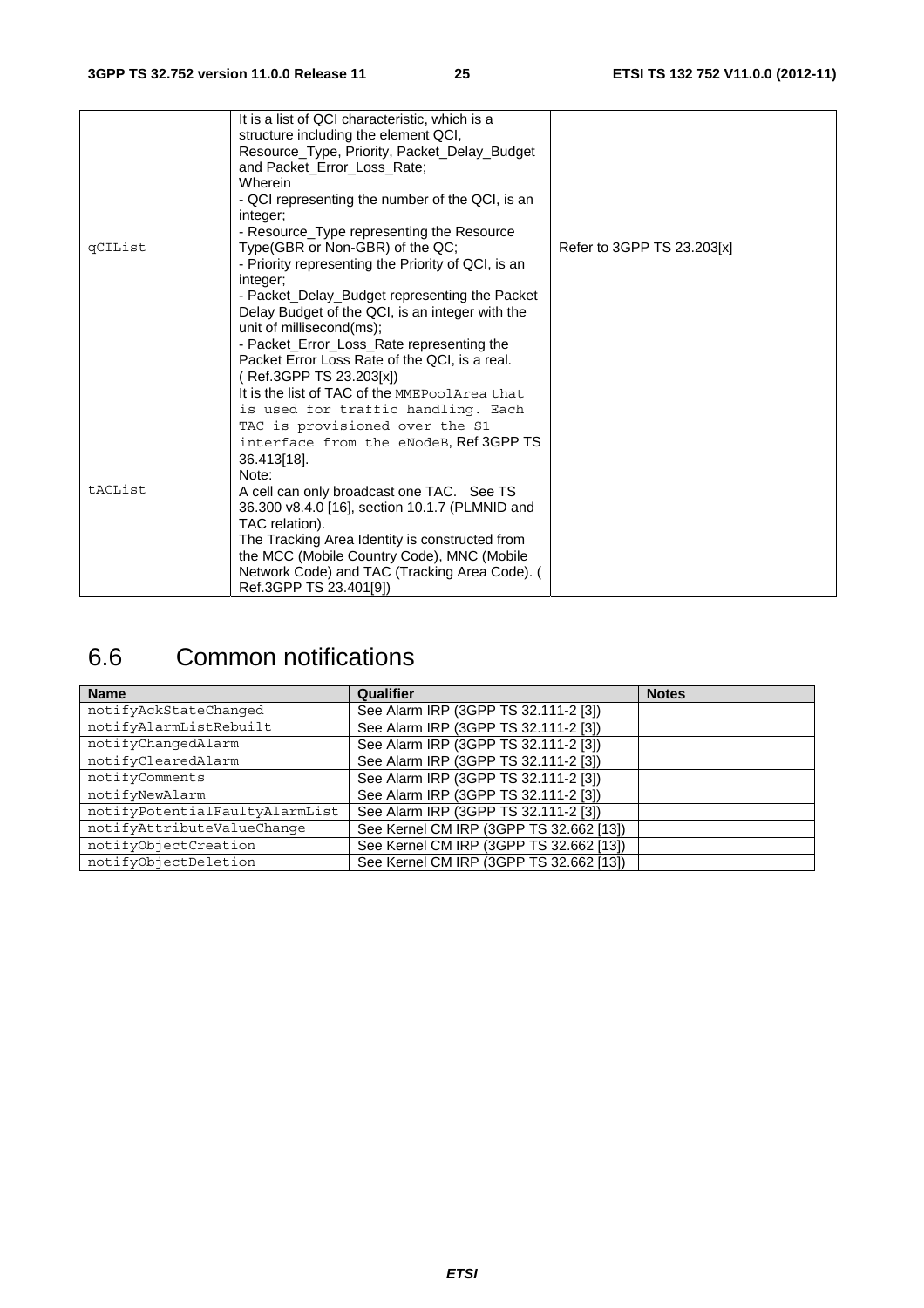### Annex A (informative): Change history

|                    | <b>Change history</b> |                        |           |                |                                                                                                                  |                                             |        |            |
|--------------------|-----------------------|------------------------|-----------|----------------|------------------------------------------------------------------------------------------------------------------|---------------------------------------------|--------|------------|
| <b>Date</b>        |                       | TSG # TSG Doc.         |           |                | <b>CR Rev Subject/Comment</b>                                                                                    | Cat                                         | Old    | <b>New</b> |
| Dec<br>2008        |                       | SP-42 SP-080752        |           |                | Presentation to SA for information                                                                               |                                             | ---    | 1.0.0      |
| Mar<br>2009        |                       | SP-43 SP-090071        | --        | --             | Presentation to SA for approval                                                                                  | --                                          | 2.0.0  | 8.0.0      |
| Jun<br>2009        |                       | SP-44 SP-090289        | $002 -$   |                | Add ExternalSGWFunction and attributes for SGWFunction (6.5.1<br>not deleted, due to editorial error in the CR). | F                                           | 8.0.0  | 8.1.0      |
| Jun<br>2009        |                       | SP-44 SP-090289        | $001 -$   |                | Add ExternalMMEFunction and relations for MMEPools                                                               | F                                           | 8.0.0  | 8.1.0      |
| Sep<br>2009        |                       | SP-45 SP-090534        | $003$ --  |                | Removing changes from S5-092073                                                                                  | F                                           | 8.1.0  | 8.2.0      |
| Sep<br>2009        |                       | SP-45 SP-090534        | $004 -$   |                | Removal of the Write Qualifier from the TACList attribute for the<br>MMEPoolArea                                 | F                                           | 8.1.0  | 8.2.0      |
| Sep<br>2009        |                       | SP-45 SP-090627        | $005$ --  |                | Add QCI model                                                                                                    | B                                           | 8.2.0  | 9.0.0      |
| <b>Dec</b><br>2009 |                       | SP-46 SP-090719        | $006$ --  |                | Correct the definition of IOC EP_RP_EPS                                                                          | F                                           | 9.0.0  | 9.1.0      |
| Mar<br>2010        |                       | SP-47 SP-100035        | $ 008  -$ |                | Removal of sgwAddress and sgsnAddress in MMEFunction                                                             | F                                           | 9.1.0  | 9.2.0      |
| Mar<br>2010        |                       | SP-47 SP-100035 009 -- |           |                | Clarification on the cardinality of the relationships MMEFunction-<br>MMEpool and ExternalMMEFunction-MMEPool    | F                                           | 9.1.0  | 9.2.0      |
| Sep<br>2010        |                       | SP-49 SP-100488 012 -- |           |                | Changing the name of SGWFunction IOC in order not to conflict<br>with the SGWFunction IOC in TS 32.632           | F                                           | 9.2.0  | 9.3.0      |
| Sep<br>2010        |                       | SP-49 SP-100489        | $ 010  -$ |                | Add missing IOC MBMSGWFunction                                                                                   | $\overline{B}$                              | 9.3.0  | 10.0.0     |
| Sep<br>2010        |                       | SP-49 SP-100489        | $011 -$   |                | Add the associations for MME Pool Object Model and inheritance<br>for ExternalMMEFunction                        | F                                           | 9.3.0  | 10.0.0     |
| Dec<br>2010        |                       | SP-50 SP-100833        | $ 013  -$ |                | Add missing inheritance relationship of Link_MBMSGW_ENB                                                          | F                                           | 10.0.0 | 10.1.0     |
| March<br>2012      |                       | SP-55 SP-120045 014    |           |                | Correction of name of IOC SGWFunction                                                                            | F                                           | 10.1.0 | 10.2.0     |
| 2012-09            |                       |                        |           | $\overline{a}$ |                                                                                                                  | Update<br>to Rel-<br>11<br>version<br>(MCC) | 10.2.0 | 11.0.0     |